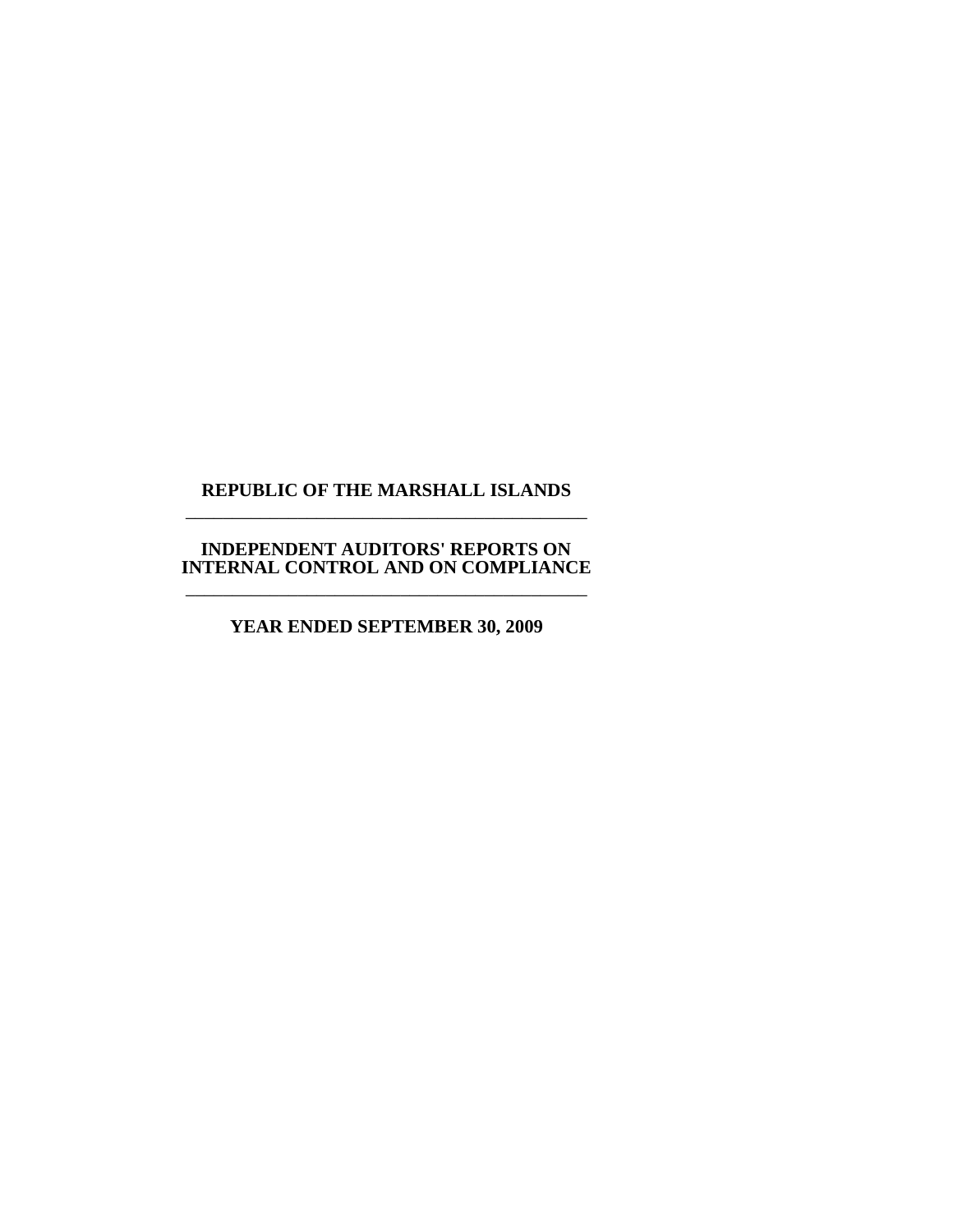

Deloitte & Touche LLP 361 South Marine Corps Drive Tamuning, GU 96913-3911 USA Tel: (671)646-3884 Fax: (671)649-4932 www.deloitte.com

#### **INDEPENDENT AUDITORS' REPORT ON INTERNAL CONTROL OVER FINANCIAL REPORTING AND ON COMPLIANCE AND OTHER MATTERS BASED ON AN AUDIT OF FINANCIAL STATEMENTS PERFORMED IN ACCORDANCE WITH** *GOVERNMENT AUDITING STANDARDS*

His Excellency Jurelang Zedkaia President Republic of the Marshall Islands:

We have audited the financial statements of the governmental activities, the aggregate discretely presented component units, each major fund, and the aggregate remaining fund information of the Republic of the Marshall Islands (RepMar) as of and for the year ended September 30, 2009, which collectively comprise RepMar's basic financial statements and have issued our report thereon dated June 25, 2010. Our report was modified to include a reference to other auditors and an explanatory paragraph regarding a restatement for the correction of an error. We conducted our audit in accordance with auditing standards generally accepted in the United States of America and the standards applicable to financial audits contained in *Government Auditing Standards*, issued by the Comptroller General of the United States. Other auditors audited the financial statements of the Marshall Islands National Telecommunications Authority, as described in our report on RepMar's financial statements. This report does not include the results of the other auditors' testing of internal control over financial reporting or compliance and other matters that is reported on separately by those other auditors.

For purposes of this report, our consideration of internal control over financial reporting and our tests of compliance with certain provisions of laws, regulations, contracts and grants, and other matters did not include the Marshall Islands Scholarship, Grant and Loan Board, the Health Care Revenue Fund, the Marshall Islands Health Fund, the Nuclear Claims Tribunal, the Marshall Islands Social Security Administration, and the discretely presented component units, which were all audited by us with the exception of the Marshall Islands National Telecommunications Authority, as discussed above. We have issued separate reports on our consideration of internal control over financial reporting and our tests of compliance with certain provisions of laws, regulations, contracts, and grant agreements, and other matters for the entities that were audited by us. Other auditors issued a separate report on their consideration of internal control over financial reporting and their tests of compliance with certain provisions of laws, regulations, contracts, and grant agreements, and other matters for the Marshall Islands National Telecommunications Authority. The findings, if any, included in those reports are not included herein.

### Internal Control Over Financial Reporting

In planning and performing our audit, we considered RepMar's internal control over financial reporting as a basis for designing our auditing procedures for the purpose of expressing our opinions on the financial statements, but not for the purpose of expressing an opinion on the effectiveness of RepMar's internal control over financial reporting. Accordingly, we do not express an opinion on the effectiveness of RepMar's internal control over financial reporting.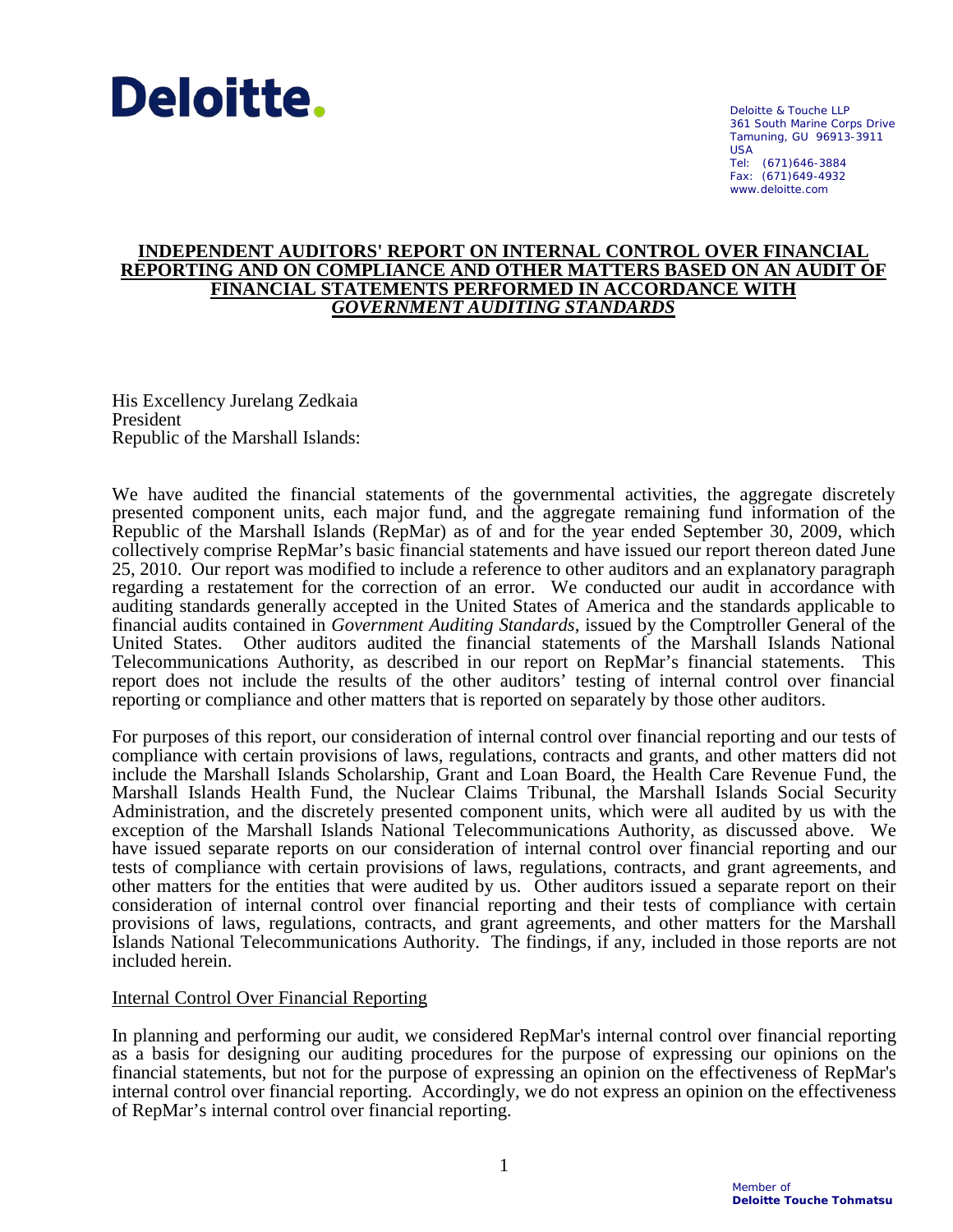Our consideration of internal control over financial reporting was for the limited purpose described in the preceding paragraph and would not necessarily identify all deficiencies in internal control over financial reporting that might be significant deficiencies or material weaknesses. However, as discussed below, we identified certain deficiencies in internal control over financial reporting that we consider to be significant deficiencies.

A *control deficiency* exists when the design or operation of a control does not allow management or employees, in the normal course of performing their assigned functions, to prevent or detect misstatements on a timely basis. A *significant deficiency* is a control deficiency, or combination of control deficiencies, that adversely affects the entity's ability to initiate, authorize, record, process, or report financial data reliably in accordance with generally accepted accounting principles such that there is more than a remote likelihood that a misstatement of the entity's financial statements that is more than inconsequential will not be prevented or detected by the entity's internal control. We consider the deficiencies described in the accompanying Schedule of Findings and Questioned Costs (pages 12 through 30) as items 2009-1, 2009-2, 2009-5, 2009-11 and 2009-12 to be significant deficiencies in internal control over financial reporting.

A *material weakness* is a significant deficiency, or combination of significant deficiencies, that results in more than a remote likelihood that a material misstatement of the financial statements will not be prevented or detected by the entity's internal control.

Our consideration of the internal control over financial reporting was for the limited purpose described in the first paragraph of this section and would not necessarily identify all deficiencies in the internal control that might be significant deficiencies and, accordingly, would not necessarily disclose all significant deficiencies that are also considered to be material weaknesses. However, we believe that the significant deficiencies described above are material weaknesses.

### Compliance and Other Matters

As part of obtaining reasonable assurance about whether RepMar's basic financial statements are free of material misstatement, we performed tests of its compliance with certain provisions of laws, regulations, contracts, and grant agreements, noncompliance with which could have a direct and material effect on the determination of financial statement amounts. However, providing an opinion on compliance with those provisions was not an objective of our audit and, accordingly, we do not express such an opinion. The results of our tests disclosed instances of noncompliance or other matters that are required to be reported under *Government Auditing Standards* and which are described in the accompanying Schedule of Findings and Questioned Costs as items 2009-7 through 2009-9.

We also noted certain matters that we reported to management of RepMar in a separate letter dated June 25, 2010.

RepMar's responses to the findings identified in our audit are described in the accompanying Schedule of Findings and Questioned Costs. We did not audit RepMar's responses and, accordingly, we express no opinion on them.

This report is intended solely for the information and use of management, the Honorable Members of the Nitijela, federal awarding agencies, the cognizant audit and other federal agencies, and others within the entity and is not intended to be and should not be used by anyone other than these specified parties.

Jeloitte WackellP

June 25, 2010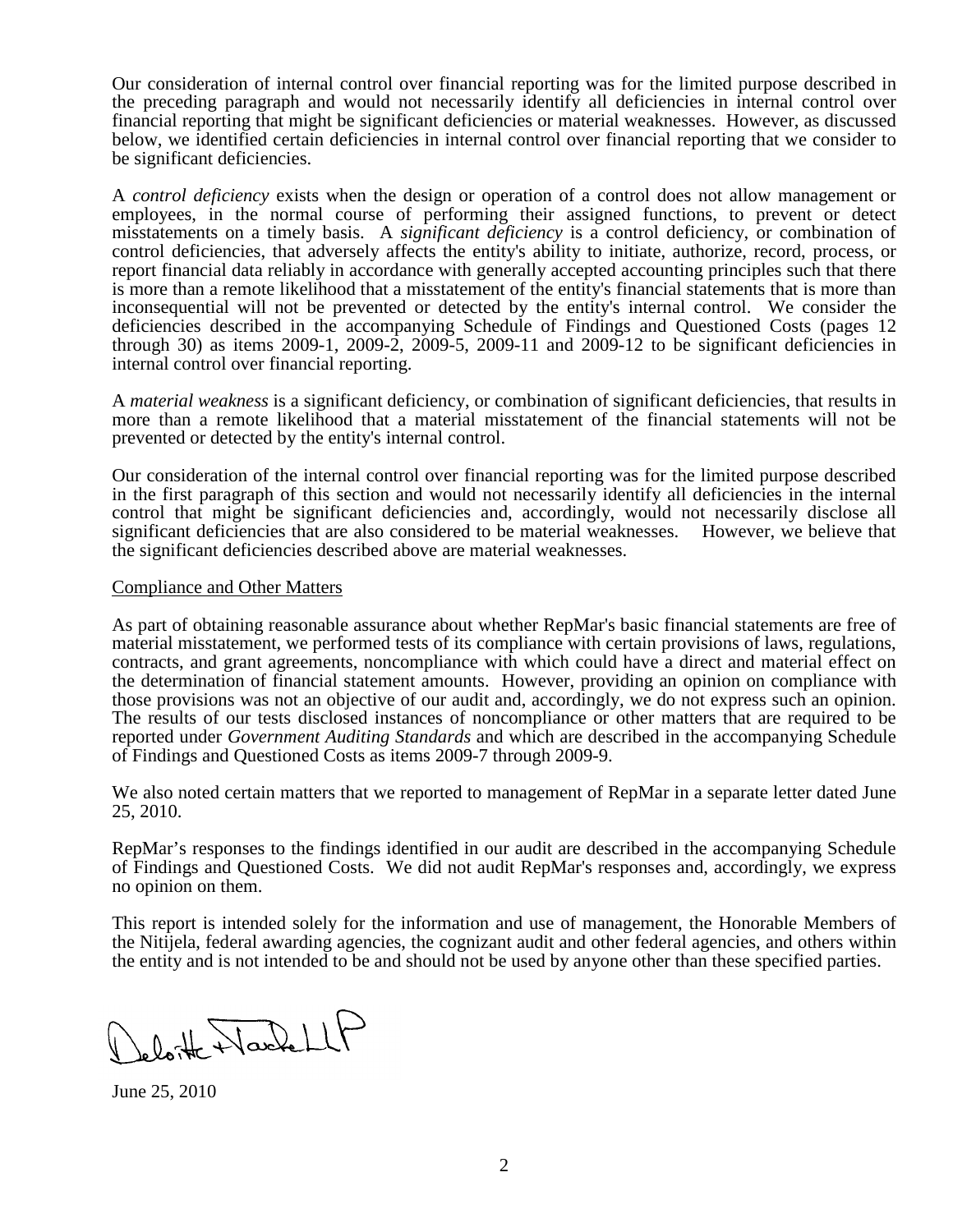

Deloitte & Touche LLP 361 South Marine Corps Drive Tamuning, GU 96913-3911 USA Tel: (671)646-3884 Fax: (671)649-4932 www.deloitte.com

#### **INDEPENDENT AUDITORS' REPORT ON COMPLIANCE WITH REQUIREMENTS APPLICABLE TO EACH MAJOR PROGRAM AND ON INTERNAL CONTROL OVER COMPLIANCE IN ACCORDANCE WITH OMB CIRCULAR A-133 AND ON THE SCHEDULE OF EXPENDITURES OF FEDERAL AWARDS**

His Excellency Jurelang Zedkaia President Republic of the Marshall Islands:

#### **Compliance**

We have audited the compliance of the Republic of the Marshall Islands (RepMar) with the types of compliance requirements described in the U.S. Office of Management and Budget (OMB) Circular A-133 Compliance Supplement that are applicable to each of its major federal programs for the year ended September 30, 2009. RepMar's major federal programs are identified in the summary of auditor's results section of the accompanying Schedule of Findings and Questioned Costs (pages 12 through 30). Compliance with the requirements of laws, regulations, contracts, and grants applicable to each of its major federal programs is the responsibility of RepMar's management. Our responsibility is to express an opinion on RepMar's compliance based on our audit.

As discussed in Note 2b to the Schedule of Expenditures of Federal Awards, RepMar's basic financial statements include the operations of certain entities whose federal awards are not included in the Schedule of Expenditures of Federal Awards for the year ended September 30, 2009. Our audit, described below, did not include the operations of the entities identified in Note 2b as these entities conducted separate audits in accordance with OMB Circular A-133, if required.

We conducted our audit of compliance in accordance with auditing standards generally accepted in the United States of America; the standards applicable to financial audits contained in *Government Auditing Standards*, issued by the Comptroller General of the United States; and OMB Circular A-133, *Audits of States, Local Governments, and Non-Profit Organizations*. Those standards and OMB Circular A-133 require that we plan and perform the audit to obtain reasonable assurance about whether noncompliance with the types of compliance requirements referred to above that could have a direct and material effect on a major federal program occurred. An audit includes examining, on a test basis, evidence about RepMar's compliance with those requirements and performing such other procedures as we considered necessary in the circumstances. We believe that our audit provides a reasonable basis for our opinion. Our audit does not provide a legal determination of RepMar's compliance with those requirements.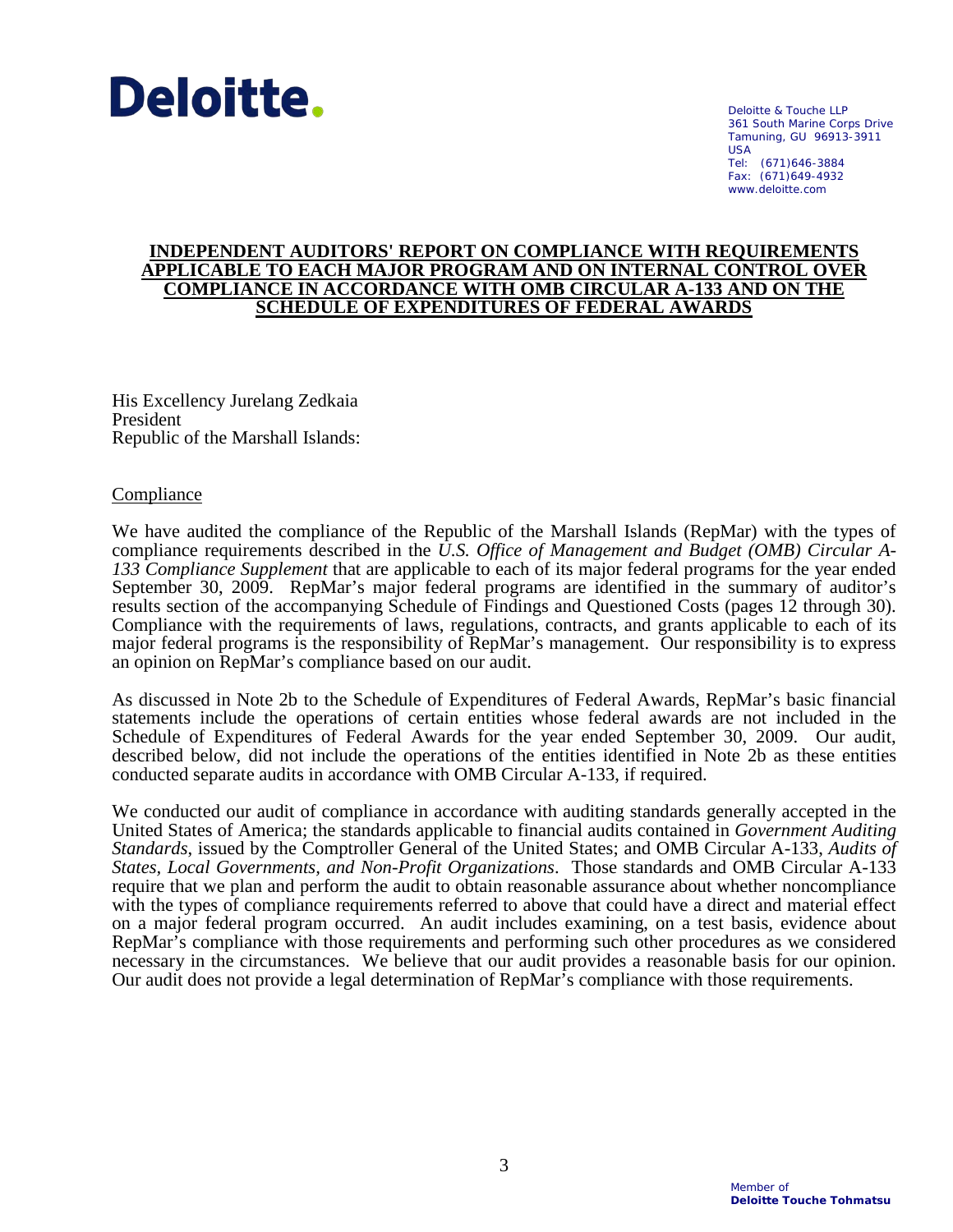As described in items 2009-1, 2009-3 through 2009-5 and 2009-8 through 2009-11 in the accompanying Schedule of Findings and Questioned Costs, RepMar did not comply with requirements regarding cash management, and procurement and suspension and debarment that are applicable to its Commodity Assistance Program major program (CFDA # 10.582); allowable costs/cost principles, cash management, equipment and real property management, procurement and suspension and debarment, reporting, and subrecipient monitoring that are applicable to its Compact of Free Association Sector Grants major program (CFDA # 15.875); and cash management, and equipment and real property management applicable to its Special Education - Grants to States major program (CFDA # 84.027). Compliance with such requirements is necessary, in our opinion, for RepMar to comply with the requirements applicable to those programs.

In our opinion, except for the noncompliance described in the preceding paragraph, RepMar complied, in all material respects, with the requirements referred to above that are applicable to its Commodity Assistance Program major program (CFDA # 10.582), its Compact of Free Association Sector Grants major program (CFDA # 15.875), and its Special Education - Grants to States major program (CFDA # 84.027) for the year ended September 30, 2009. The results of our auditing procedures also disclosed other instances of noncompliance with those requirements, which are required to be reported in accordance with OMB Circular A-133 and which are described in the accompanying Schedule of Findings and Questioned Costs as items 2009-2, 2009-6 and 2009-11.

### Internal Control Over Compliance

The management of RepMar is responsible for establishing and maintaining effective internal control over compliance with the requirements of laws, regulations, contracts, and grants applicable to federal programs. In planning and performing our audit, we considered RepMar's internal control over compliance with the requirements that could have a direct and material effect on a major federal program in order to determine our auditing procedures for the purpose of expressing our opinion on compliance, but not for the purpose of expressing an opinion on the effectiveness of internal control over compliance. Accordingly, we do not express an opinion on the effectiveness of RepMar's internal control over compliance.

Our consideration of internal control over compliance was for the limited purpose described in the preceding paragraph and would not necessarily identify all deficiencies in the entity's internal control that might be significant deficiencies or material weaknesses as defined below. However, as discussed below, we identified certain deficiencies in internal control over compliance that we consider to be significant deficiencies and others that we consider to be material weaknesses.

A *control deficiency* in an entity's internal control over compliance exists when the design or operation of a control does not allow management or employees, in the normal course of performing their assigned functions, to prevent or detect noncompliance with a type of compliance requirement of a federal program on a timely basis. A *significant deficiency* is a control deficiency, or combination of control deficiencies, that adversely affects the entity's ability to administer a federal program such that there is more than a remote likelihood that noncompliance with a type of compliance requirement of a federal program that is more than inconsequential will not be prevented or detected by the entity's internal control. We consider the deficiencies in internal control over compliance described in the accompanying Schedule of Findings and Questioned Costs as items 2009-1 through 2009-11 to be significant deficiencies.

A *material weakness* is a significant deficiency, or combination of significant deficiencies, that results in more than a remote likelihood that material noncompliance with a type of compliance requirement of a federal program will not be prevented or detected by the entity's internal control. Of the significant deficiencies in internal control over compliance described in the accompanying Schedule of Findings and Questioned Costs, we consider items 2009-1, 2009-3 through 2009-5, and 2009-8 through 2009-11 to be material weaknesses.

RepMar's responses to the findings identified in our audit are described in the accompanying Schedule of Findings and Questioned Costs. We did not audit RepMar's responses and, accordingly, we express no opinion on them.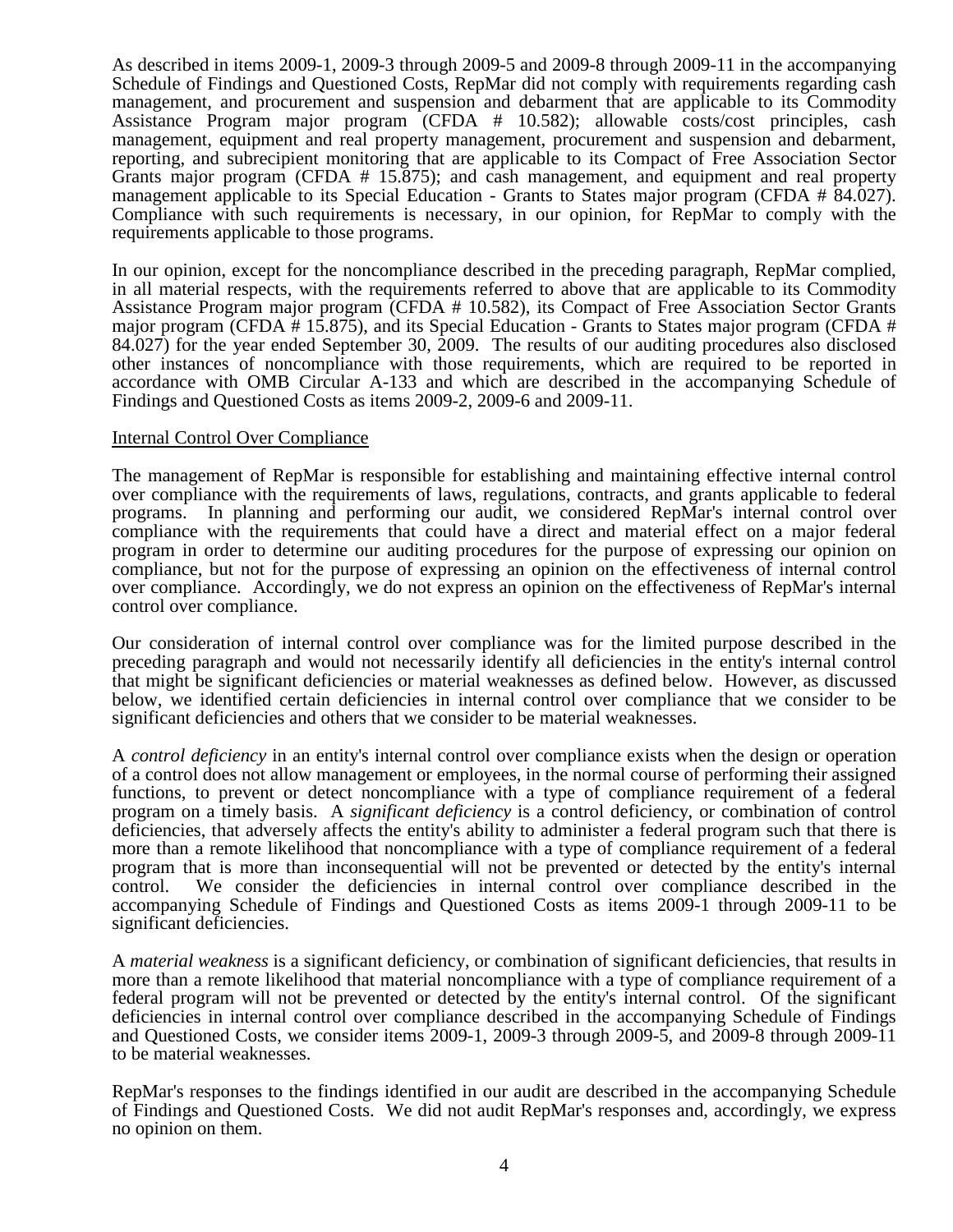## Schedule of Expenditures of Federal Awards

We have audited the financial statements of the governmental activities, the aggregate discretely presented component units, each major fund, and the aggregate remaining fund information of RepMar as of and for the year ended September 30, 2009, and have issued our report thereon dated June 25, 2010. Our audit was performed for the purpose of forming our opinions on the financial statements that collectively comprise RepMar's basic financial statements. We did not audit the financial statements of the Marshall Islands National Telecommunications Authority, which represents 22%, 11% and 13%, respectively, of the assets, net assets and operating revenues of the discretely presented component units. Those financial statements were audited by other auditors whose report thereon has been furnished to us, and our opinion, insofar as it relates to the amounts included for the Marshall Islands National Telecommunications Authority, is based on the report of the other auditors. The accompanying Schedule of Expenditures of Federal Awards (pages 7 and 8) is presented for purposes of additional analysis as required by OMB Circular A-133 and is not a required part of the basic financial statements. This schedule is the responsibility of the management of RepMar. Such information has been subjected to the auditing procedures applied in the audit of the basic financial statements and, in our opinion, is fairly stated, in all material respects, in relation to the basic financial statements taken as a whole.

This report is intended solely for the information and use of management, the Honorable Members of the Nitijela, federal awarding agencies, the cognizant audit and other federal agencies, and others within the entity and is not intended to be and should not be used by anyone other than these specified parties.

Jeloitte WackellP

June 25, 2010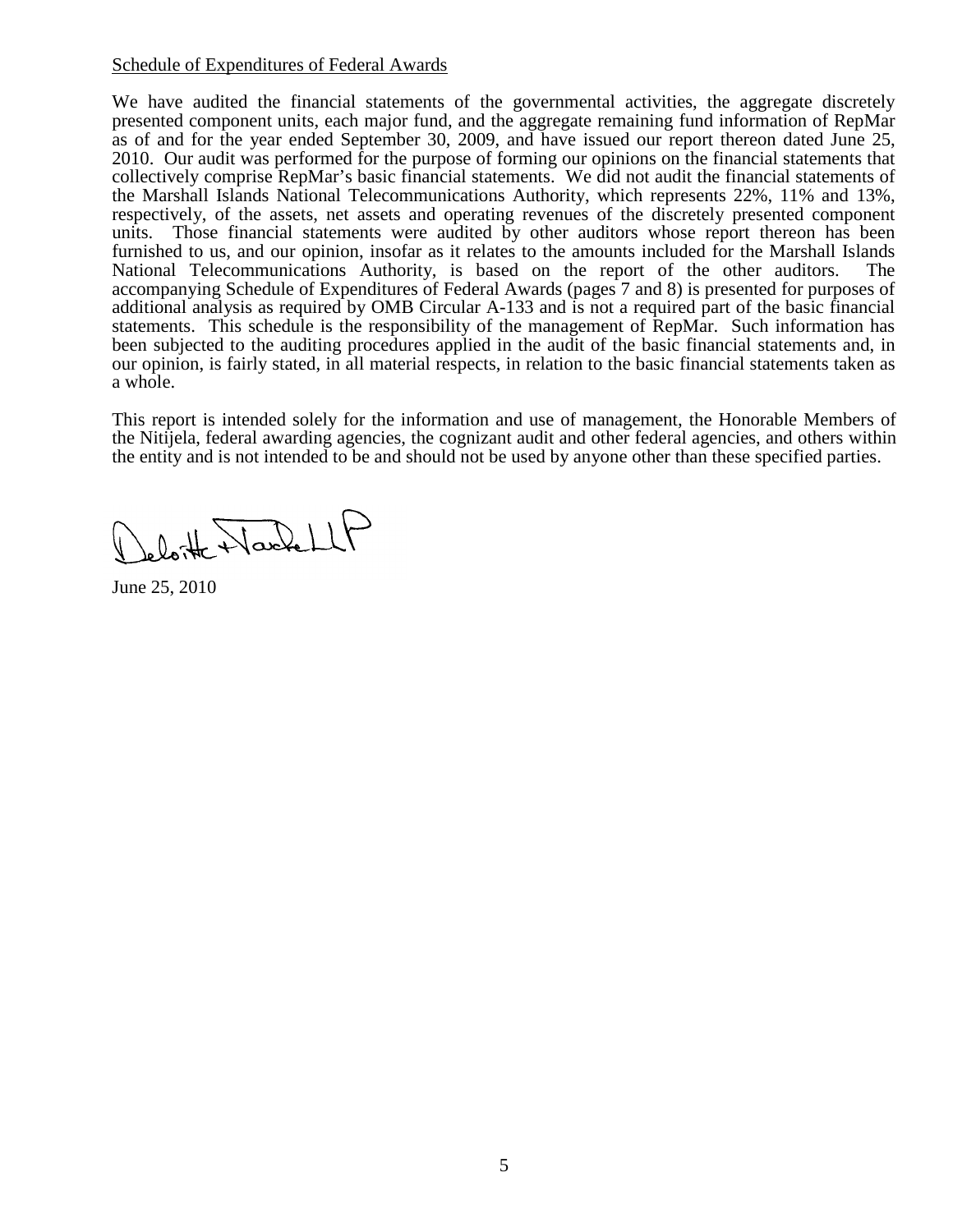Schedule of Programs Selected for Audit in Accordance with OMB Circular A-133 Year Ended September 30, 2009

The following list specifies programs selected for detailed compliance testing in accordance with applicable OMB Circular A-133 requirements.

| Grantor                            | CFDA#  | Description                                                                                                                                                                                                                                                                                                                                                                                                                            | Amount of<br><b>Expenditures</b>                                                                                              |
|------------------------------------|--------|----------------------------------------------------------------------------------------------------------------------------------------------------------------------------------------------------------------------------------------------------------------------------------------------------------------------------------------------------------------------------------------------------------------------------------------|-------------------------------------------------------------------------------------------------------------------------------|
| U.S. Department of<br>Agriculture  | 10.582 | <b>Commodity Assistance Program</b>                                                                                                                                                                                                                                                                                                                                                                                                    | \$<br>701,288                                                                                                                 |
| U.S. Department<br>of the Interior | 15.875 | Economic, Social, and Political Development of the<br>Territories:<br>Compact of Free Association, As Amended,<br>Public Law 99-239, Sector Grants:<br>Education<br><b>Supplemental Education Grant</b><br>Health<br><b>Public Sector Capacity Building</b><br><b>Ebeye Special Needs</b><br><b>Landowners Special Needs</b><br>Kwajalein Environment<br><b>Public Infrastructure Development</b><br><b>Infrastructure Maintenance</b> | 12,048,634<br>6,299,919<br>7,317,188<br>325,115<br>3,407,107<br>3,218,449<br>225,371<br>13,218,273<br>1,223,255<br>47,283,311 |
| U.S. Department of<br>Education    | 84.027 | Special Education - Grants to States                                                                                                                                                                                                                                                                                                                                                                                                   | 2,096,425                                                                                                                     |
|                                    |        | Total program expenditures tested                                                                                                                                                                                                                                                                                                                                                                                                      | 50,081,024<br>S                                                                                                               |
|                                    |        | Total federal program expenditures                                                                                                                                                                                                                                                                                                                                                                                                     | 68,366,192<br>\$                                                                                                              |
|                                    |        | % of total federal program expenditures tested                                                                                                                                                                                                                                                                                                                                                                                         | <u>73%</u>                                                                                                                    |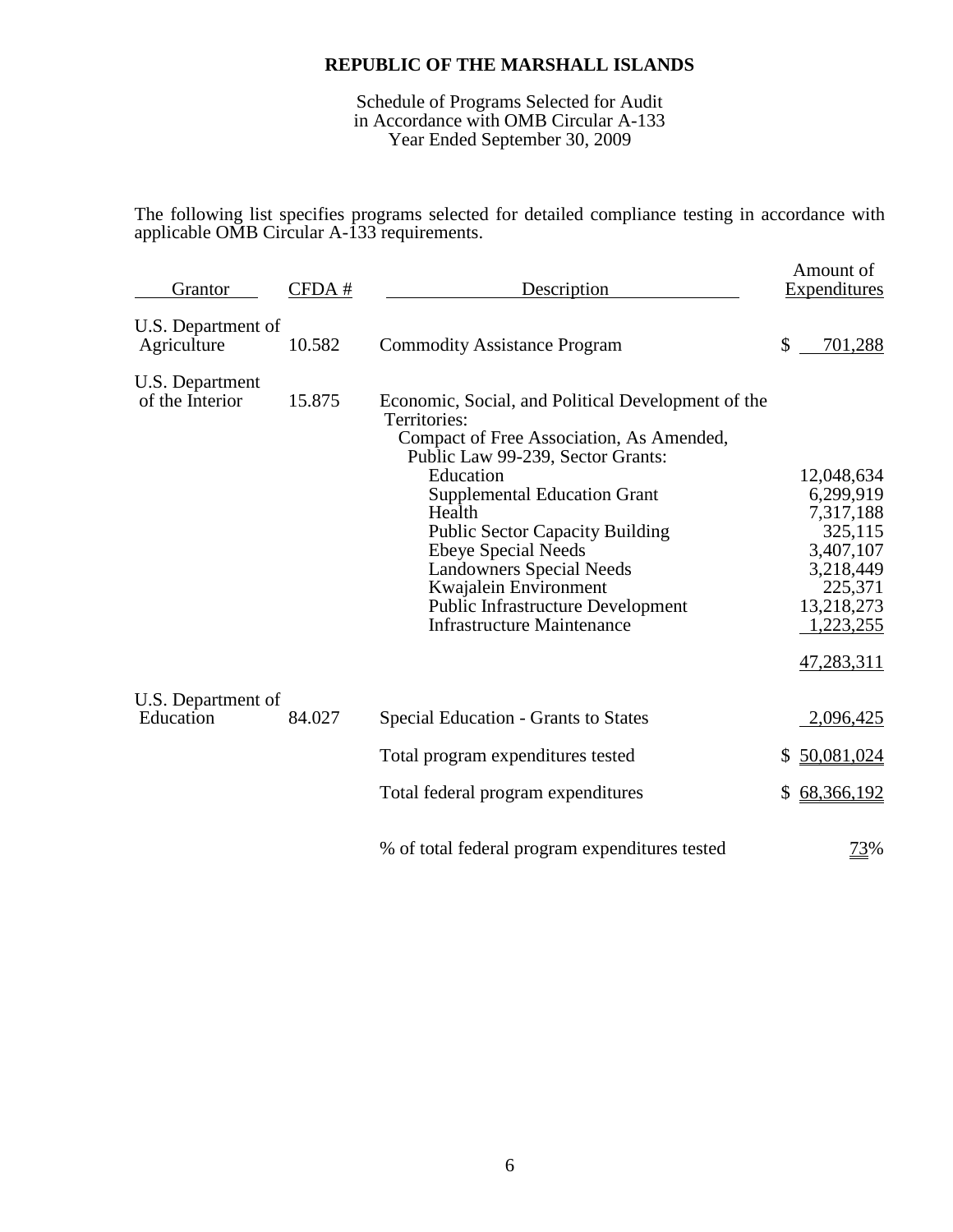# Schedule of Expenditures of Federal Awards Year Ended September 30, 2009

|                  |                                                                                                                                        | Federal            |
|------------------|----------------------------------------------------------------------------------------------------------------------------------------|--------------------|
| CFDA#            | Agency/Program                                                                                                                         | Expenditures       |
|                  | <b>GENERAL FUND AND REIMBURSABLE FUND:</b>                                                                                             |                    |
|                  | <b>U.S. Department of Commerce:</b>                                                                                                    |                    |
| 11.460           | Special Oceanic and Atmospheric Projects                                                                                               | \$<br>349,646      |
|                  | <b>U.S. FEDERAL GRANTS FUND:</b>                                                                                                       |                    |
|                  | U.S. Department of Agriculture:                                                                                                        |                    |
| 10.582           | <b>Commodity Assistance Program</b>                                                                                                    | \$<br>701,288      |
| 10.664           | <b>Cooperative Forestry Assistance</b>                                                                                                 | 52,006             |
|                  | Total U.S. Department of Agriculture                                                                                                   | 753,294            |
|                  | U.S. Department of the Interior:                                                                                                       |                    |
| 15.875           | Economic, Social and Political Development of the Territories:                                                                         |                    |
|                  | Four Atoll Health Care                                                                                                                 | 984,000            |
|                  | Tax Enhancement System                                                                                                                 | 107,018            |
|                  | <b>RMI NGO Committee</b>                                                                                                               | 78,804             |
|                  | Sub-total CFDA #15.875                                                                                                                 | 1,169,822          |
| 15.904           | Historic Preservation Fund Grants-In-Aid                                                                                               | 122,229            |
|                  | Total U.S. Department of the Interior                                                                                                  | 1,292,051          |
|                  | <b>U.S. Small Business Administration:</b>                                                                                             |                    |
| 59.037           | Small Business Development Center                                                                                                      | 15,620             |
|                  | U.S. Department of Homeland Security:                                                                                                  |                    |
| 83.505           | <b>State Disaster Preparedness Grant</b>                                                                                               | 1,012              |
|                  | U.S. Department of Education:                                                                                                          |                    |
| 84.027           | Special Education-Grants to States                                                                                                     | 2,096,425          |
| 84.336           | Teacher Quality Enhancement Grant                                                                                                      | 13,358             |
|                  | Total U.S. Department of Education                                                                                                     | 2,109,783          |
|                  | U.S. Department of Health and Human Services:                                                                                          |                    |
|                  |                                                                                                                                        |                    |
| 93.110<br>93.116 | Maternal and Child Health Federal Consolidated Programs<br>Project Grants and Cooperative Agreements for Tuberculosis Control Programs | 945,457<br>109,205 |
| 93.118           | Acquired Immunodeficiency Syndrome (AIDs) Activity                                                                                     | 61,064             |
| 93.136           | Injury Prevention and Control                                                                                                          | 4,800              |
| 93.163           | Health Services in the Pacific Basin                                                                                                   | 505,739            |
| 93.217           | <b>Family Planning-Services</b>                                                                                                        | 363,951            |
| 93.230           | Consolidated Knowledge Development and Application (KD&A) Program                                                                      | 38,489             |
| 93.268           | <b>Immunization Grants</b>                                                                                                             | 711,684            |
| 93.283           | CDC and Prevention-Investigations and Technical Assistance                                                                             | 430,111            |
| 93.938           | Cooperative Agreements to Support Comprehensive School Health Programs to                                                              |                    |
|                  | to Prevent the Spread of HIV and Other Important Health Problems                                                                       | 111,828            |
| 93.958           | <b>Block Grant for Community Mental Health Services</b>                                                                                | 93,542             |
| 93.959           | Block Grants for Prevention and Treatment of Substance Abuse                                                                           | 317,762            |
| 93.977           | Preventive Health Services-Sexually Transmitted Diseases Control Grants                                                                | 105,484            |
| 93.988           | Cooperative Agreements for State-Based Diabetes Control Programs and                                                                   |                    |
|                  | <b>Evaluation of Surveillance Systems</b>                                                                                              | 163,352            |
| 93.991           | Preventive Health and Health Services Block Grant                                                                                      | 5,744              |
|                  | Total U.S. Department of Health and Human Services                                                                                     | 3,968,212          |
|                  | TOTAL U.S. FEDERAL GRANTS FUND                                                                                                         | \$<br>8,139,972    |

See accompanying notes to schedule of expenditures of federal awards.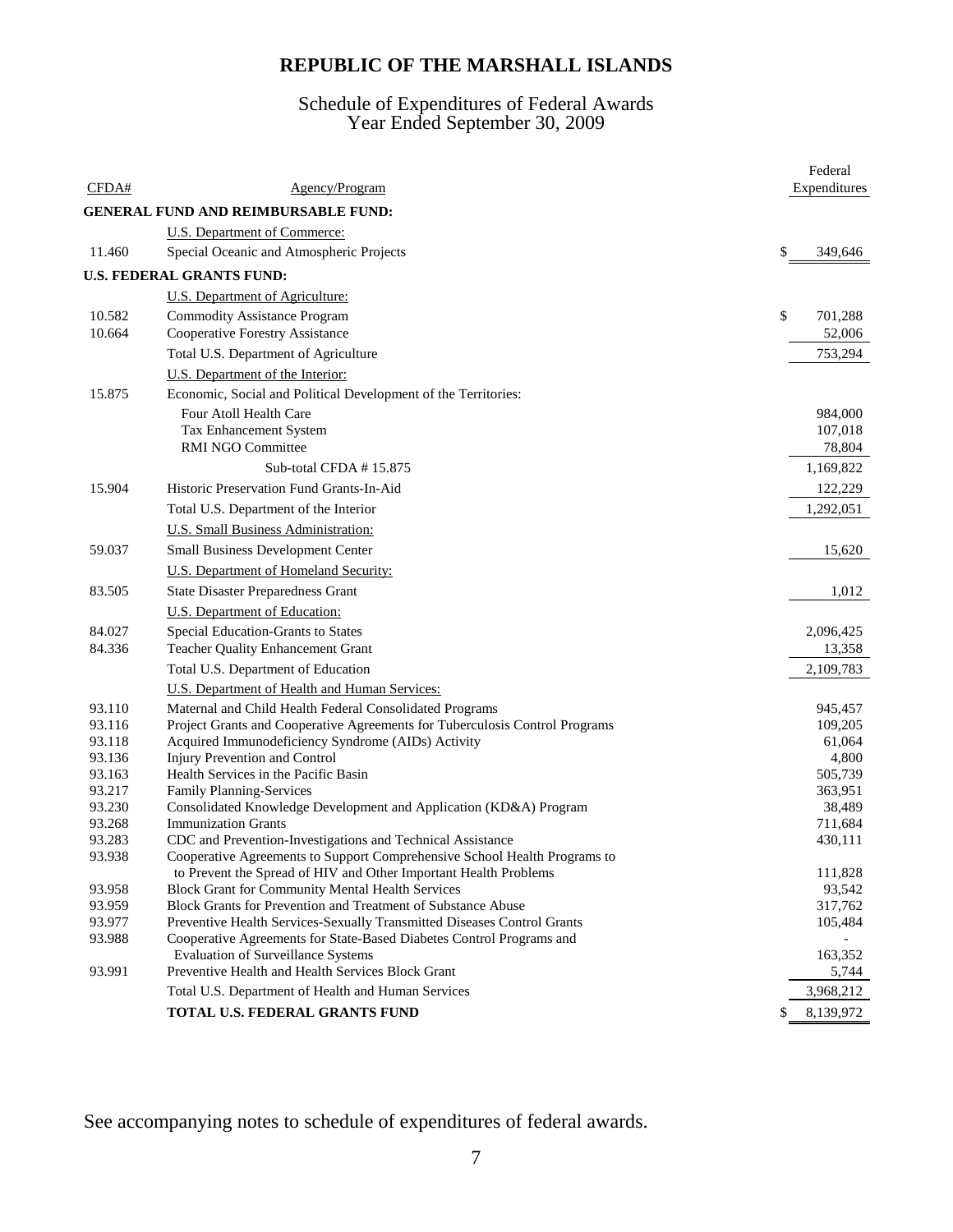## Year Ended September 30, 2009 Schedule of Expenditures of Federal Awards, Continued

|        |                                                                 | Federal           |
|--------|-----------------------------------------------------------------|-------------------|
| CFDA#  | Agency/Program                                                  | Expenditures      |
|        | <b>COMPACT SECTOR GRANTS FUND:</b>                              |                   |
|        | U.S. Department of the Interior:                                |                   |
| 15.875 | Economic, Social and Political Development of the Territories:  |                   |
|        | Compact of Free Association Program, As Amended, Sector Grants: |                   |
|        | Section $211(a)(1)$ Education Sector                            | \$.<br>12,048,634 |
|        | <b>Supplemental Education Grant</b>                             | 6,299,919         |
|        | Section $211(a)(2)$ Health Sector                               | 7,317,188         |
|        | Section $211(a)(4)$ Public Sector Capacity Building             | 325,115           |
|        | Section 211(b)(1) Ebeye Special Needs                           | 3,407,107         |
|        | Section 211(b)(2) Landowners Special Needs                      | 3,218,449         |
|        | Section 211(b)(3) Kwajalein Environment                         | 225,371           |
|        | Section 211(d)(1) Public Infrastructure Development             | 13,218,273        |
|        | Section 211(d)(2) Infrastructure Maintenance                    | 1,223,255         |
|        | <b>TOTAL COMPACT SECTOR GRANTS FUND</b>                         | 47,283,311        |
|        | <b>SECTION 212 KWAJALEIN LANDOWNERS FUND:</b>                   |                   |
|        | U.S. Department of the Interior:                                |                   |
| 15.875 | Economic, Social and Political Development of the Territories:  |                   |
|        | Compact of Free Association Program, As Amended:                |                   |
|        | Section 212 Kwajalein Impact and Use                            | \$12,101,170      |
|        | <b>SECTION 213 AUDIT FUND:</b>                                  |                   |
|        | U.S. Department of the Interior:                                |                   |
| 15.875 | Economic, Social and Political Development of the Territories:  |                   |
|        | Compact of Free Association Program, As Amended:                |                   |
|        | Section 213 Audit                                               | \$<br>492,093     |
|        |                                                                 |                   |
|        | <b>TOTAL FEDERAL PROGRAM EXPENDITURES</b>                       | 68,366,192<br>\$  |

See accompanying notes to schedule of expenditures of federal awards.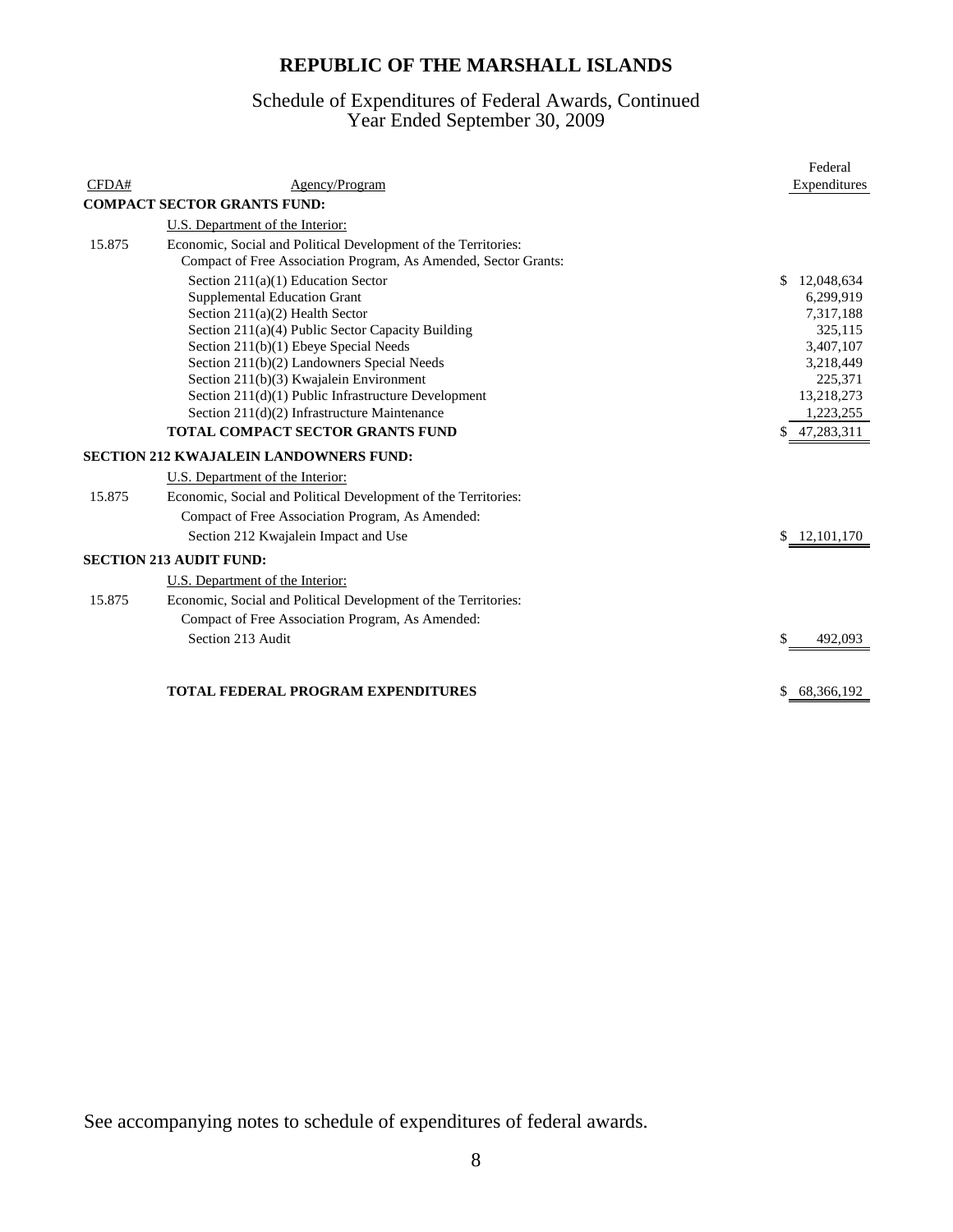### Notes to Schedule of Expenditures of Federal Awards Year Ended September 30, 2009

### (1) Scope of Audit

The Republic of the Marshall Islands (RepMar) is a governmental entity governed by its own Constitution. All significant operations of RepMar are included in the scope of the OMB Circular A-133 audit (the "Single Audit"). The U.S. Department of the Interior has been designated as RepMar's cognizant agency for the Single Audit.

a. Programs Subject to Single Audit

Schedules of Expenditures of Federal Awards are presented for each Federal program related to the following agencies:

- 
- 
- 
- U.S. Department of Agriculture<br>
U.S. Department of Commerce<br>
U.S. Department of Education<br>
U.S. Department of Health and Human Services<br>
U.S. Department of Homeland Security<br>
U.S. Department of the Interior<br>
U.S. Small Bus
- 
- 
- 

### (2) Summary of Significant Accounting Policies

a. Basis of Accounting

The accompanying Schedule of Expenditures of Federal Awards includes the federal grant activity of RepMar and is presented on the accrual basis of accounting. The information in this schedule is presented in accordance with the requirements of OMB Circular A-133. For federal direct assistance grants, authorizations represent the total allotment or grant award received. For Compact of Free Association programs, authorizations represent total current year allotments plus any prior year excess over program expenditures. All expenses and capital outlays are reported as expenditures.

b. Reporting Entity

For purposes of complying with The Single Audit Act of 1984, as amended in 1996, RepMar's reporting entity is defined in Note 1A to its September 30, 2009 basic financial statements; except that the Marshall Islands Scholarship, Grant and Loan Board, the Health Care Revenue Fund, the Marshall Islands Health Fund, the Nuclear Claims Tribunal, the Marshall Islands Social Security Administration, and all of the discretely presented component units are excluded. Accordingly, the accompanying Schedule of Expenditures of Federal Awards presents the federal award programs administered by RepMar, as defined above, for the year ended September 30, 2009.

c. Matching Costs

Matching costs, i.e., the nonfederal share of certain program costs, are not included in the accompanying Schedule of Expenditures of Federal Awards.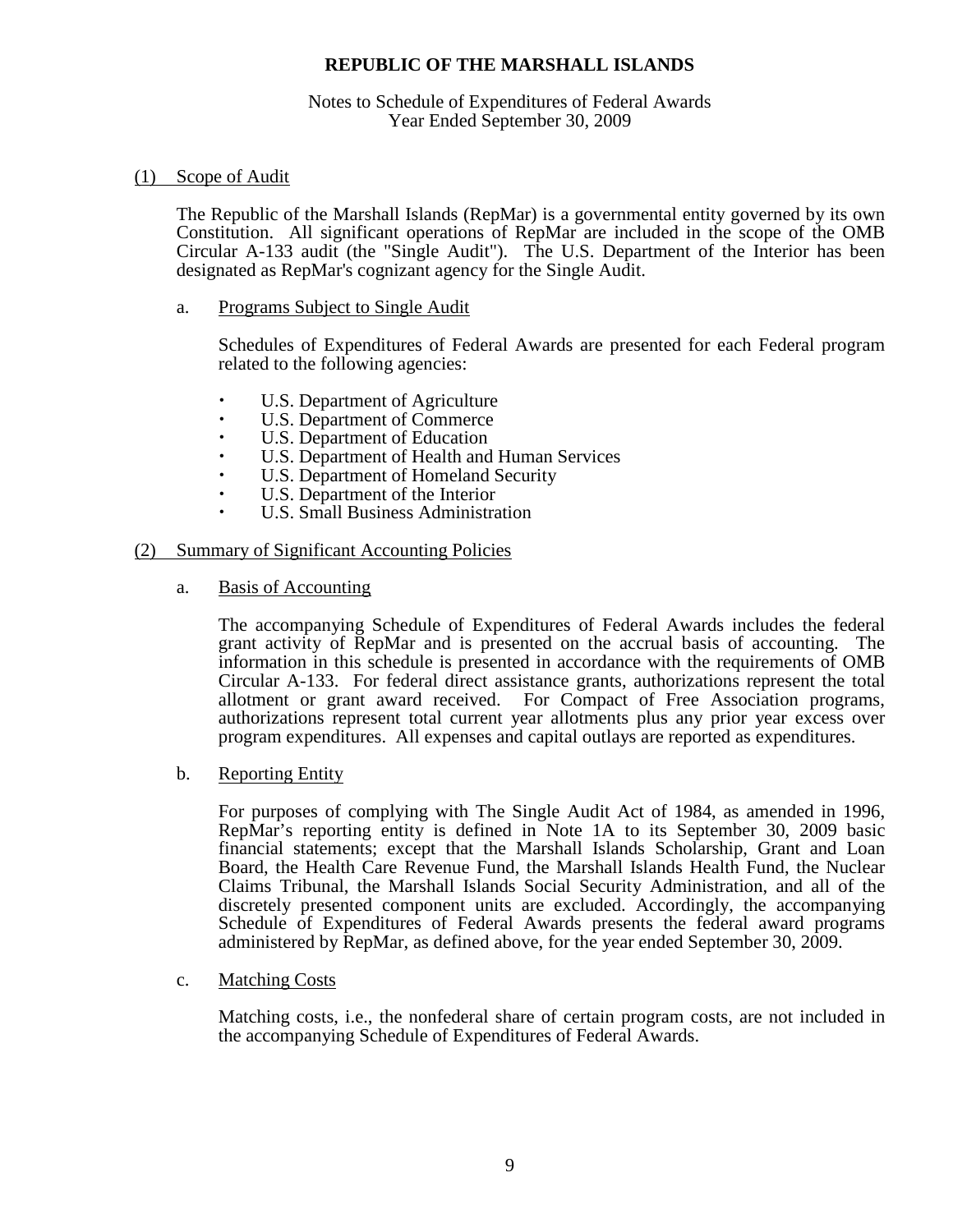### Notes to Schedule of Expenditures of Federal Awards, Continued Year Ended September 30, 2009

## (2) Summary of Significant Accounting Policies, Continued

d. Subgrantees

Certain program funds are passed through RepMar to subgrantee organizations. The Schedule of Expenditures of Federal Awards does not contain separate schedules disclosing how the subgrantees, outside of RepMar's control, utilized the funds. The following is a summary of program funds that are passed through to subgrantee organizations:

2009

| Grantor/Grant Title CFDA No.                                                            | Subgrantee                                                              | Amount of<br>Pass-through |
|-----------------------------------------------------------------------------------------|-------------------------------------------------------------------------|---------------------------|
| <u>U.S. Department of the Interior -</u><br>CFDA #15.875                                |                                                                         |                           |
| Compact of Free Association,<br>As Amended, Education<br><b>Sector Grant</b>            | College of the Marshall Islands                                         | \$1,353,853               |
| Compact of Free Association,<br>As Amended, Supplemental<br><b>Education Grant</b>      | College of the Marshall Islands                                         | \$<br>151,383             |
| Compact of Free Association,<br>As Amended, Public<br><b>Infrastructure Development</b> | College of the Marshall Islands                                         | \$4,956,646               |
| Compact of Free Association,<br>As Amended, Health Sector                               | Majuro Atoll Waste Company, Inc.                                        | 324,999<br>\$             |
| Compact of Free Association,<br>As Amended, Public<br><b>Infrastructure Development</b> | Majuro Atoll Waste Company, Inc.                                        | 120,000<br>\$             |
| Compact of Free Association,<br>As Amended, Education<br><b>Sector Grant</b>            | Marshall Islands Scholarship, Grant<br>and Loan Board                   | $\mathcal{S}$<br>600,000  |
| Compact of Free Association,<br>As Amended, Supplemental<br><b>Education Grant</b>      | Marshall Islands Scholarship, Grant<br>and Loan Board                   | \$<br>745,212             |
| Compact of Free Association,<br>As Amended, Ebeye Special<br><b>Needs Sector Grant</b>  | Marshall Islands Scholarship, Grant<br>and Loan Board                   | \$<br>100,000             |
| Compact of Free Association,<br>As Amended, Public<br><b>Infrastructure Development</b> | <b>Marshall Islands National</b><br><b>Telecommunications Authority</b> | \$1,000,000               |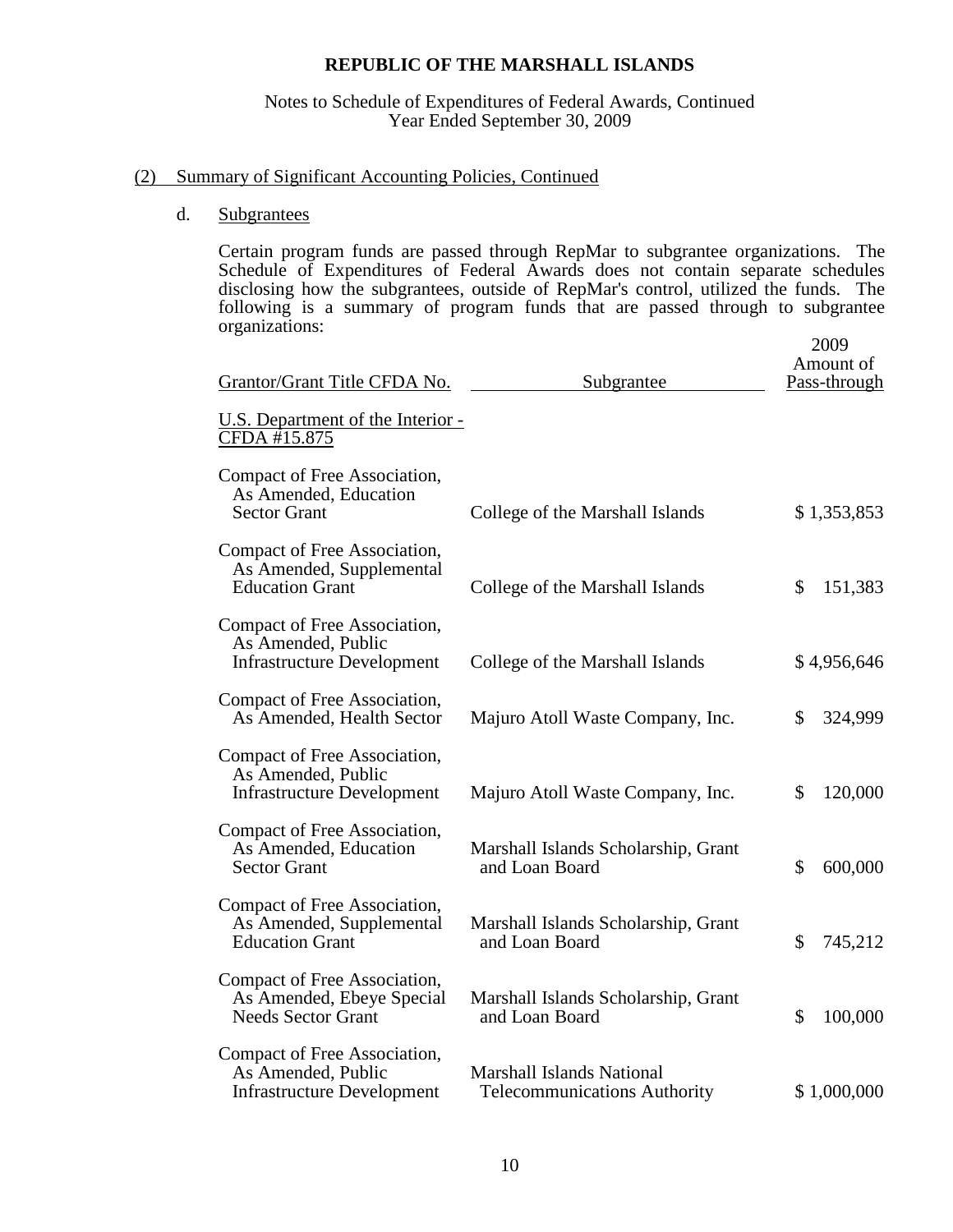## Notes to Schedule of Expenditures of Federal Awards, Continued Year Ended September 30, 2009

# (2) Summary of Significant Accounting Policies, Continued

e. Indirect Cost Allocation

RepMar has not entered into an approved indirect cost negotiation agreement covering fiscal year 2009. RepMar did not charge federal programs for indirect costs during fiscal year 2009.

f. CFDA # 15.875

CFDA # 15.875 represents the Office of Insular Affairs (OIA), U. S. Department of the Interior. Funding from this source is subject to varying rules and regulations since OIA administers the Compact of Free Association (the Compact), which is a treaty, and is not a federal program. The Compact is comprised of various funded programs, each with separate compliance requirements. To maximize audit coverage of OIA funding, the OIG has recommended that programs administered under CFDA # 15.875 be grouped by like compliance requirements and such groupings be separately evaluated as major programs.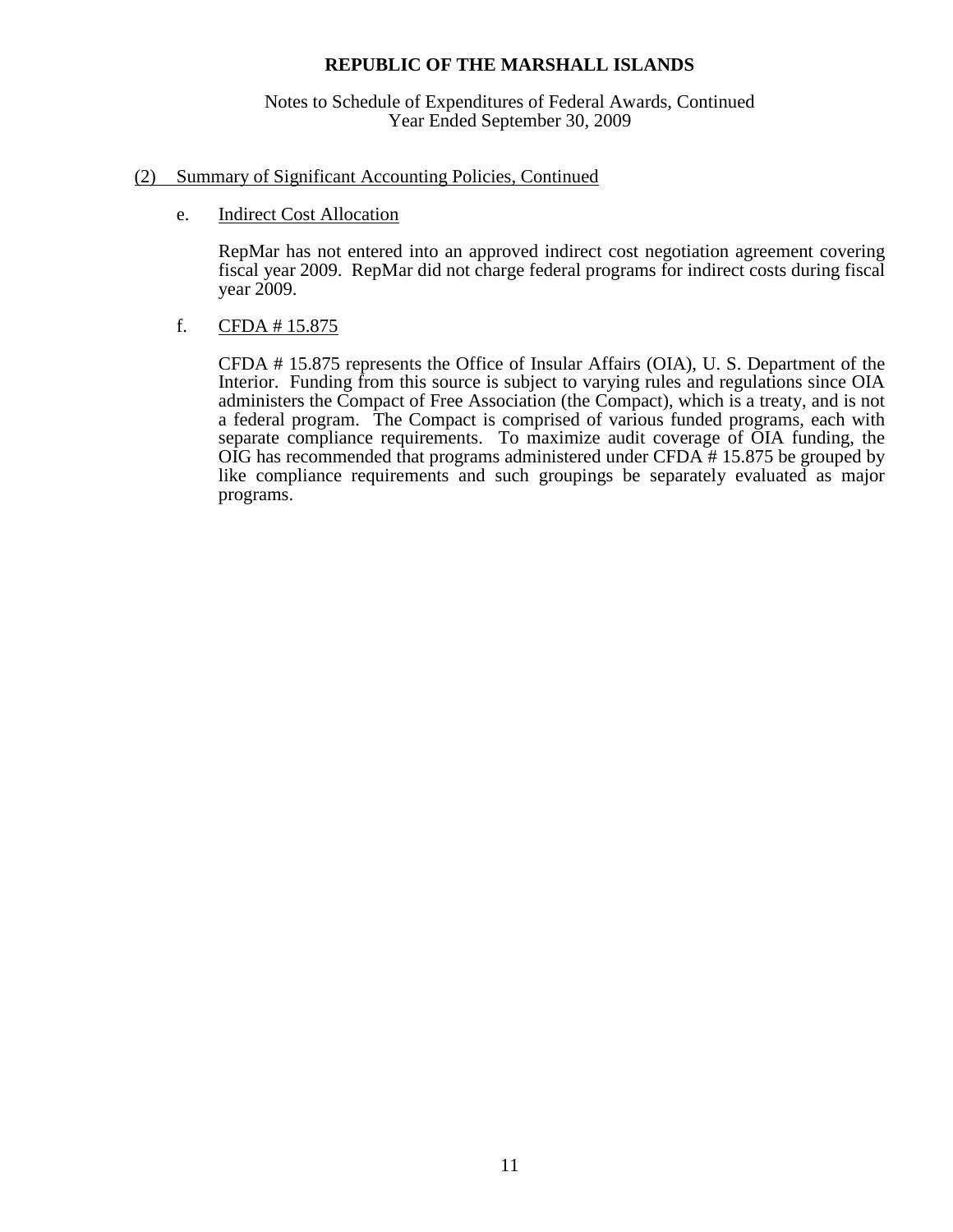Schedule of Findings and Questioned Costs Year Ended September 30, 2009

# **Section I - Summary of Auditor's Results**

### *Financial Statements*

| 1.  | Type of auditors' report issued:                                                                                                             | Unqualified                                                                                           |     |  |  |  |
|-----|----------------------------------------------------------------------------------------------------------------------------------------------|-------------------------------------------------------------------------------------------------------|-----|--|--|--|
|     | Internal control over financial reporting:                                                                                                   |                                                                                                       |     |  |  |  |
| 2.  | Material weakness(es) identified?                                                                                                            |                                                                                                       | Yes |  |  |  |
| 3.  |                                                                                                                                              | Significant deficiency (ies) identified that are not considered<br>to be material weakness(es)?       |     |  |  |  |
| 4.  |                                                                                                                                              | Noncompliance material to the financial statements noted?                                             | Yes |  |  |  |
|     | <b>Federal Awards</b>                                                                                                                        |                                                                                                       |     |  |  |  |
|     | Internal control over major programs:                                                                                                        |                                                                                                       |     |  |  |  |
| 5.  | Material weakness(es) identified?                                                                                                            | Yes                                                                                                   |     |  |  |  |
| 6.  | Significant deficiency (ies) identified that are not considered<br>to be material weakness(es)?                                              | Yes                                                                                                   |     |  |  |  |
| 7.  | Type of auditors' report issued on compliance for major programs:                                                                            | Qualified                                                                                             |     |  |  |  |
| 8.  | Any audit findings disclosed that are required to be reported in<br>accordance with section $510(a)$ of OMB Circular A-133?<br>Yes           |                                                                                                       |     |  |  |  |
| 9.  |                                                                                                                                              | RepMar's major programs were as follows:                                                              |     |  |  |  |
|     | CFDA#                                                                                                                                        | <b>Name of Federal Program</b>                                                                        |     |  |  |  |
|     | 10.582<br>15.875                                                                                                                             | Economic, Social and Political Development of the Territories:                                        |     |  |  |  |
|     | 84.027                                                                                                                                       | Compact of Free Association, As Amended, Sector Grants<br><b>Special Education - Grants to States</b> |     |  |  |  |
| 10. | Dollar threshold used to distinguish between Type A and Type B<br>Programs, as those terms are defined in OMB Circular A-133:<br>\$2,050,986 |                                                                                                       |     |  |  |  |
| 11. | RepMar qualified as a low-risk auditee, as that term is defined                                                                              |                                                                                                       |     |  |  |  |

in OMB Circular A-133?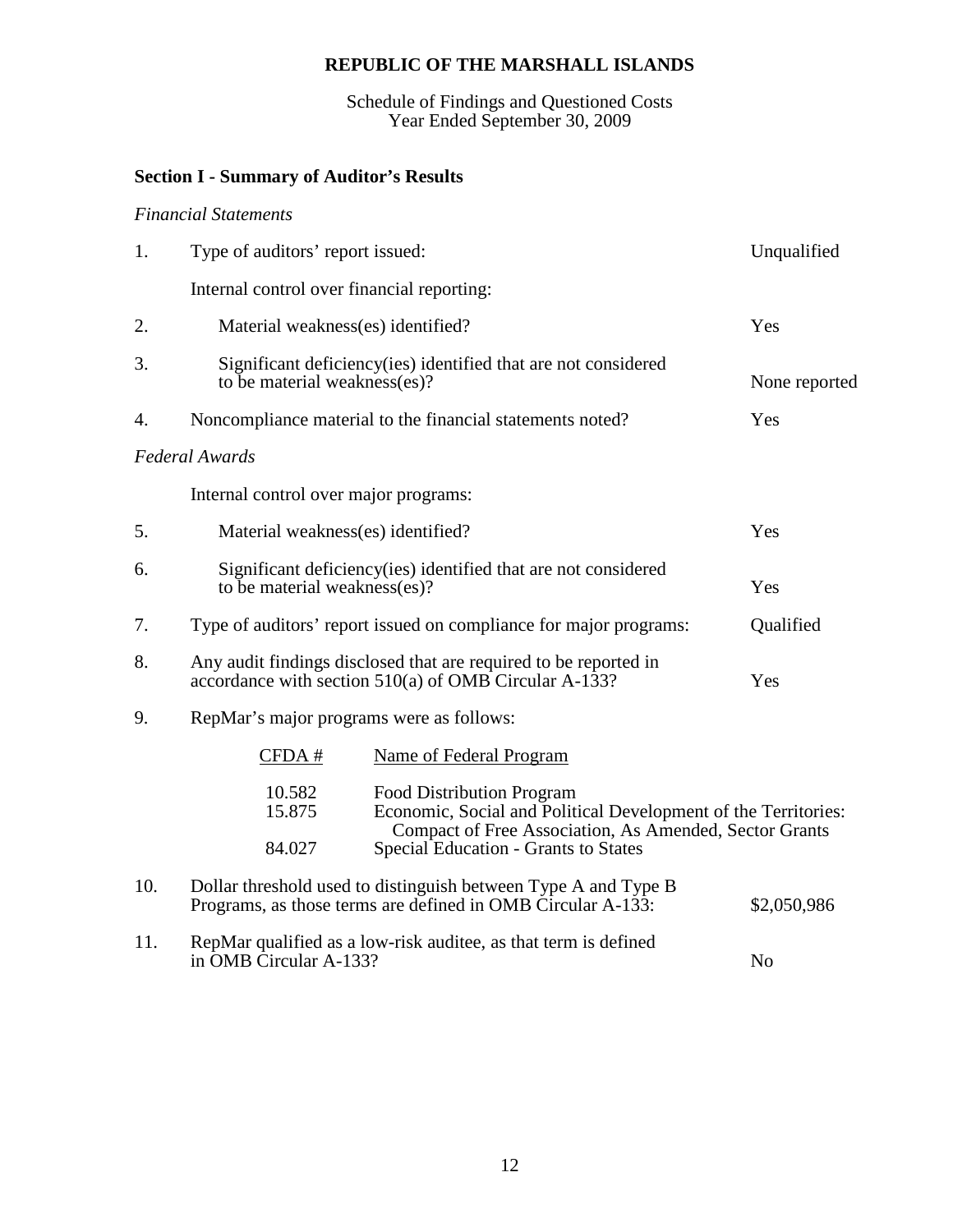Schedule of Findings and Questioned Costs, Continued Year Ended September 30, 2009

# **Section II - Financial Statement Findings**

| Finding<br>Number | Findings                                          | Refer<br>Page # |
|-------------------|---------------------------------------------------|-----------------|
| $2009-1 - 2$      | <b>Allowable Costs/Cost Principles</b>            | $14 - 15$       |
| 2009-5            | <b>Equipment and Real Property Management</b>     | $19 - 20$       |
| $2009 - 8 - 9$    | <b>RMI Procurement Code</b>                       | $23 - 26$       |
| 2009-11           | <b>Accounts Payable Subledger Reconciliations</b> | 29              |
| 2009-12           | <b>General Ledger Journal Entries</b>             | 30              |

# **Section III - Federal Award Findings and Questioned Costs**

| Finding<br>Number     | CFDA#             | Findings                                      |    | Questioned<br>Costs | Refer<br>Page $#$ |  |
|-----------------------|-------------------|-----------------------------------------------|----|---------------------|-------------------|--|
| $2009 - 1 - 2$ 15.875 |                   | <b>Allowable Costs/Cost Principles</b>        | \$ | 209,091             | $14 - 15$         |  |
| 2009-3                | 10.582/<br>84.027 | Cash Management                               |    | Undeterminable      | 16                |  |
| 2009-4<br>2009-5      | 15.875<br>15.875/ | <b>Cash Management</b>                        |    | Undeterminable      | $17 - 18$         |  |
|                       | 84.027            | <b>Equipment and Real Property Management</b> |    |                     | $19 - 20$         |  |
| $2009 - 6 - 7$ 15.875 |                   | Matching Level of Effort or Earmarking        | \$ |                     | $21 - 22$         |  |
| 2009-8                | 10.582            | Procurement and Suspension and Debarment      | \$ | 132,780             | $23 - 24$         |  |
| 2009-9                | 15.875            | Procurement and Suspension and Debarment      | \$ | 18,363              | $25 - 26$         |  |
| 2009-10               | 15.875            | <b>Subrecipient Monitoring</b>                |    | \$1,000,000         | $27 - 28$         |  |
| 2009-11               | 15.875/<br>84.027 | Reporting                                     |    |                     | 29                |  |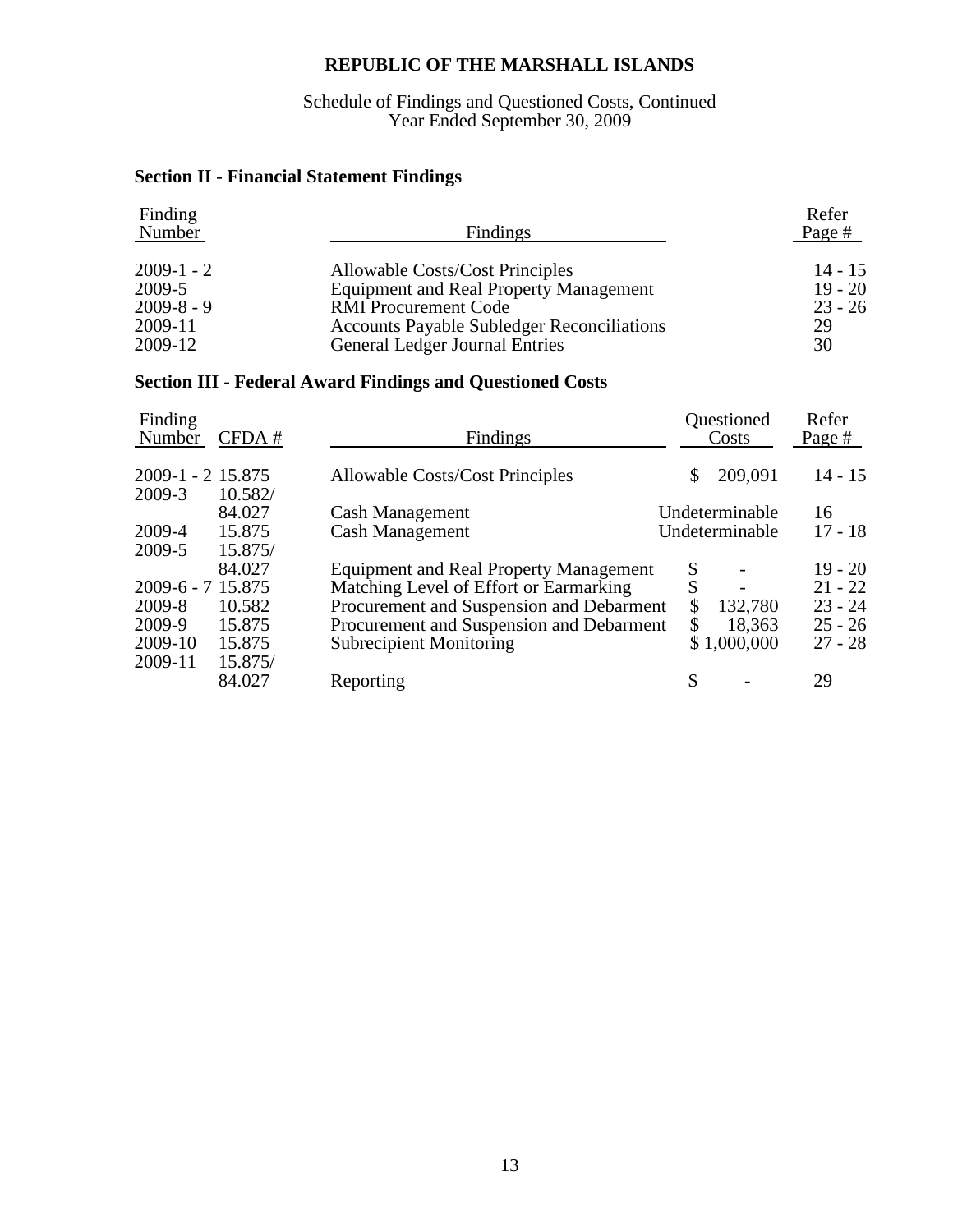### Schedule of Findings and Questioned Costs, Continued Year Ended September 30, 2009

Finding No. 2009-1

## Allowable Costs/Cost Principles

## U.S. Department of the Interior - CFDA # 15.875: Compact Sector Grants

Questioned Costs: \$208,243

Criteria: Expenditures incurred under federal programs should be in accordance with allowable costs/cost principles and should be directly related to and in accordance with program intent and objectives.

Condition: Of \$25,895,300 in non-payroll expenditures for the Compact Sector Grants, ninety (90) items, totaling \$15,156,090, were tested. We noted the following expenditures that were not supported by the underlying check voucher files:

| Fund   | Check # | Account # | <b>Account Name</b>         | PO#      | APV #    | Amount |
|--------|---------|-----------|-----------------------------|----------|----------|--------|
| 410150 |         | 2410      | POL (Fuel)                  |          | 00010109 | 43.390 |
| 410150 |         | 1520      | <b>Contractual Services</b> | 00935901 | 00013936 | 30,000 |
| 410110 |         | 2215      | Utilities                   |          |          | 92.279 |

Additionally, we noted the following expenditures that were paid in advance and that were not supported by the underlying vendor invoice to support liquidation of prepayment.

| <b>Fund</b> | Check # | Account # | Account Name  | PO#                  | APV #  | Amount |
|-------------|---------|-----------|---------------|----------------------|--------|--------|
| 410100      | 60450   | 02410     | POL (Fuel)    | P <sub>2750901</sub> | 104014 | 21.373 |
| 410100      | 61140   | 02305     | Communication | P <sub>2703201</sub> | 105375 | 21.201 |

Cause: The cause of the above condition is the lack of attendant documentation supporting expenditures charged to a Federal program and ensuring that such expenditures are directly related to the program and are in accordance with program intent and objectives.

Effect: The effect of the above condition is noncompliance with allowable costs/cost principles.

Recommendation: We recommend that management ensure that expenditures incurred under federal programs are evidenced by supporting documentation indicating that such expenditures are directly related to and in accordance with program intent and objectives.

Auditee Response and Corrective Action Plan: The corrective action plan will involve the Chief of Accounting and Accounts Payable Supervisor to ensure all check vouchers are supported with adequate documentation in order for expenditures to be traced.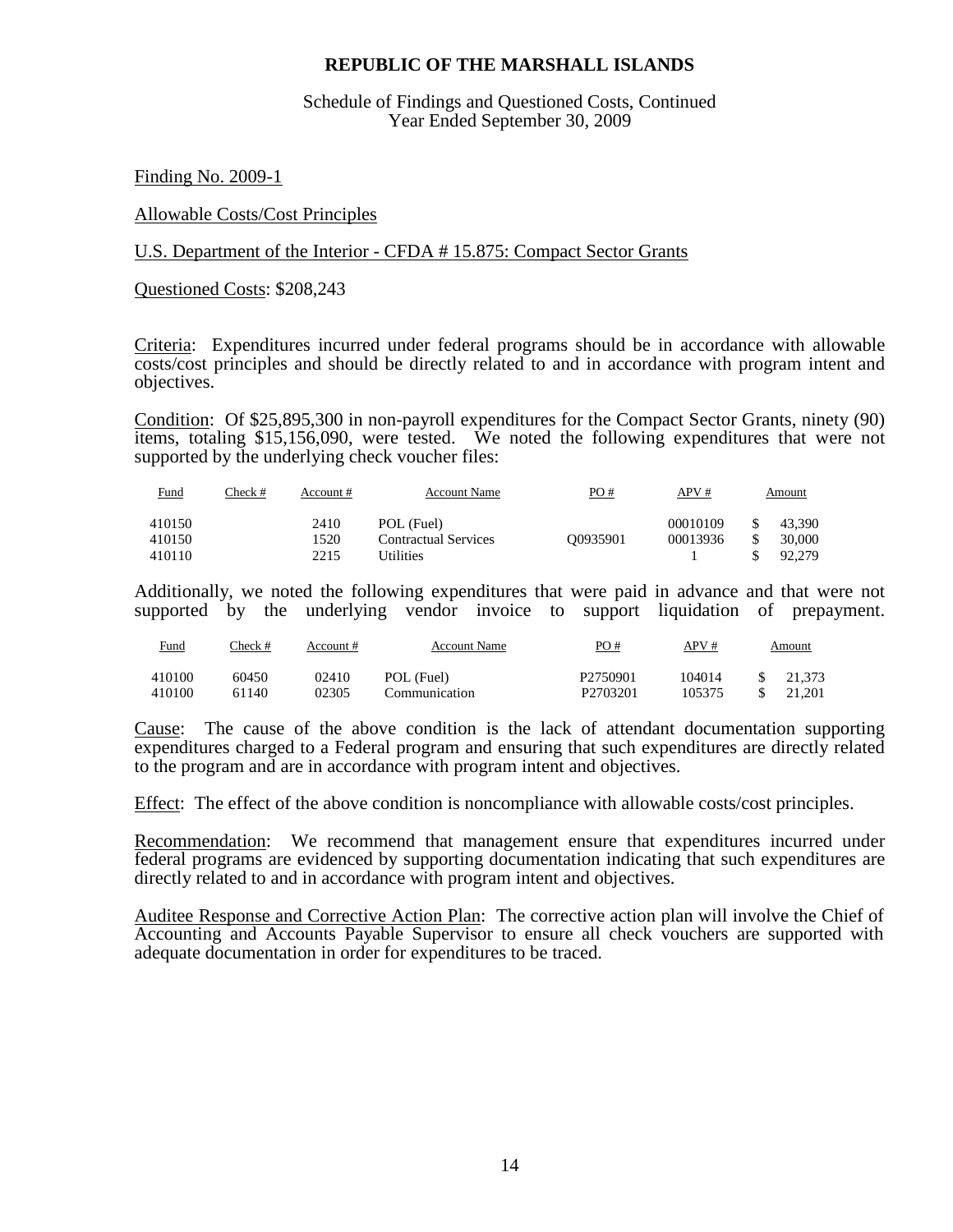Schedule of Findings and Questioned Costs, Continued Year Ended September 30, 2009

Finding No. 2009-2

Allowable Costs/Cost Principles

U.S. Department of the Interior - CFDA # 15.875: Compact Sector Grants

Questioned Costs: \$848

Criteria: Expenditures incurred under the Compact of Free Association, as amended, should be directly related to and in accordance with allowable costs and should be directly related to and in accordance with Compact intent and objectives.

Condition: Of \$12,295,975 in payroll expenditures for the Compact Sector Grants, thirty-five (35) items, totaling \$22,023, were tested. We noted one instance where the regular wage payment of \$240.80 to one employee (#78141) on pay period ended March 28, 2009 exceeded the authorized wage by \$31.42. Total overpayment to the employee for the year ended September 30, 2009 amounted to \$848. Accordingly, the error has been extrapolated to determine a potential questioned cost, which exceeds the \$10,000 threshold.

Cause: The cause of the above condition is the lack of independent verification after input of changes to the payroll master file for employee pay rates.

Effect: The effect of the above condition is the overpayment of salaries and wages.

Recommendation: We recommend that management establish internal control procedures to ensure that changes made to the payroll master file are independently verified.

Auditee Response and Corrective Action Plan: The Assistant Secretary of Finance for Accounting will now be tasked with the responsibility to regularly review the payroll master file for detection of errors in a timely manner. The corrective action plan begins immediately.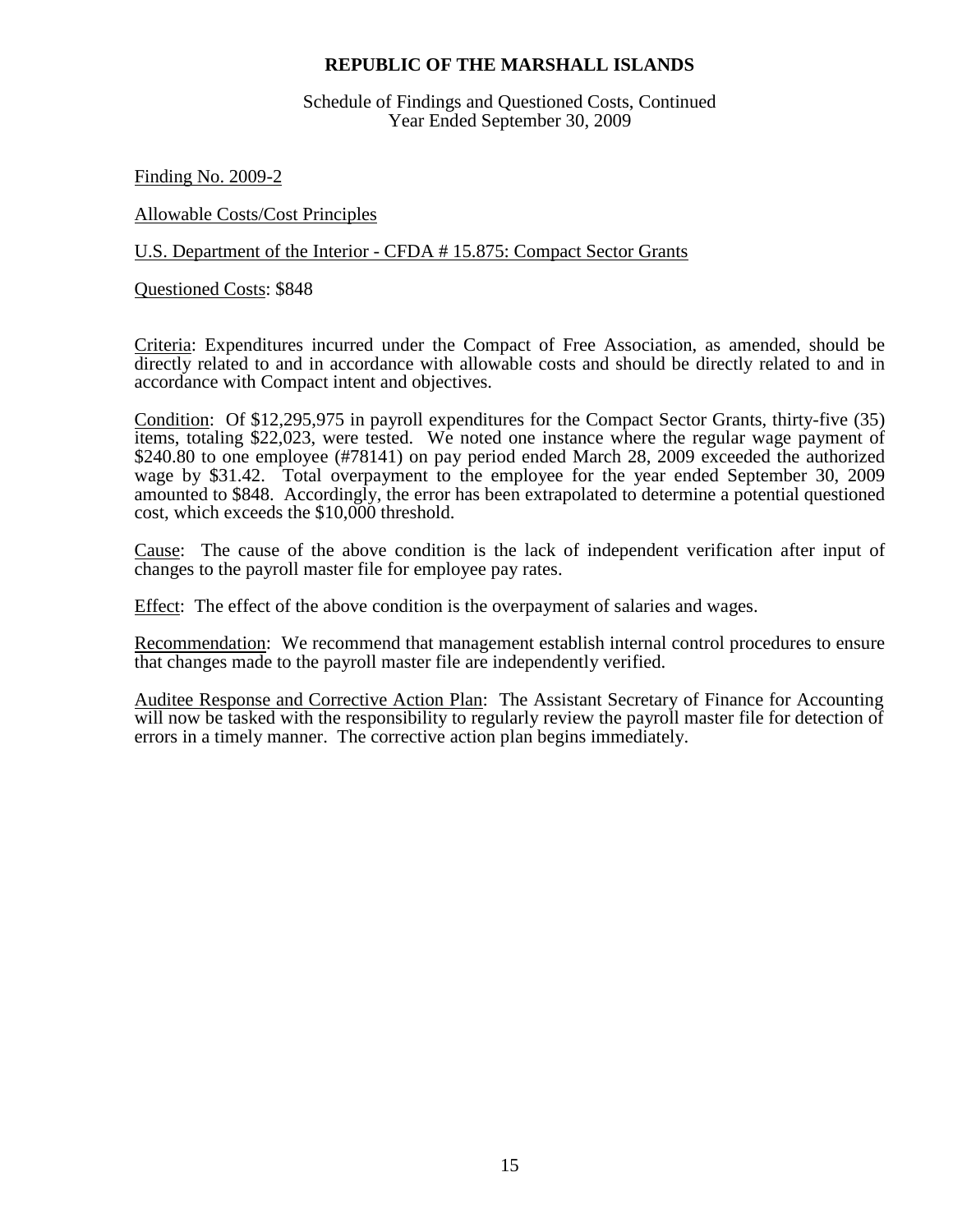Schedule of Findings and Questioned Costs, Continued Year Ended September 30, 2009

Finding No. 2009-3

Cash Management

U.S. Department of Agriculture - CFDA # 10.582: Commodity Assistance Program

U.S. Department of Education - CFDA # 84.027: Special Education - Grants to States

Questioned Costs: Undeterminable

Criteria: Section 3016.21 of 7 CFR 3016 and Section 80.21 of 34 CFR 80, *Uniform Administrative Requirements for Grants and Cooperative Agreements to State and Local Governments*, prescribes the basic standard and the methods under which a Federal agency will make payments to grantees, and grantees will make payments to subgrantees and contractors. Methods and procedures for payment shall minimize the time elapsing between the transfer of funds and disbursement by the grantee or subgrantee, in accordance with Treasury regulations at 31 CFR Part 205.

Condition: Of \$701,228 in non-payroll expenditures for CFDA # 10.582 program, thirty-eight (38) items, totaling \$547,046, were tested. Furthermore, of \$728,042 in non-payroll expenditures for the CFDA # 84.027 program, twenty-six (26) items, totaling \$260,685, were tested. We were unable to perform required cash management tests as the detailed federal draw downs and supporting reimbursements were not made available for examination.

Cause: The cause of the above condition is the lack of a formal methodology and procedures over the drawdown of Federal funds to ensure compliance with cash management requirements.

Effect: The effect of the above condition is noncompliance with cash management requirements. Due to the lack of available information provided by the grantee, the amount of questioned costs, if any, applicable to this finding are undeterminable.

Recommendation: We recommend that the Ministry of Finance establish a formal methodology governing the drawdown of Federal funds to minimize the time elapsed between the receipt of Federal funds and the date of applicable payments clear in the bank.

Auditee Response and Corrective Action Plan: The corrective action plan will involve the Chief of Accounting and Director of Budget to establish a spending pattern and a draw down schedule for all Federal programs grants to minimize time elapsed between receipt and disbursement of funds. The anticipated completion date of this corrective action plan is September 30, 2010.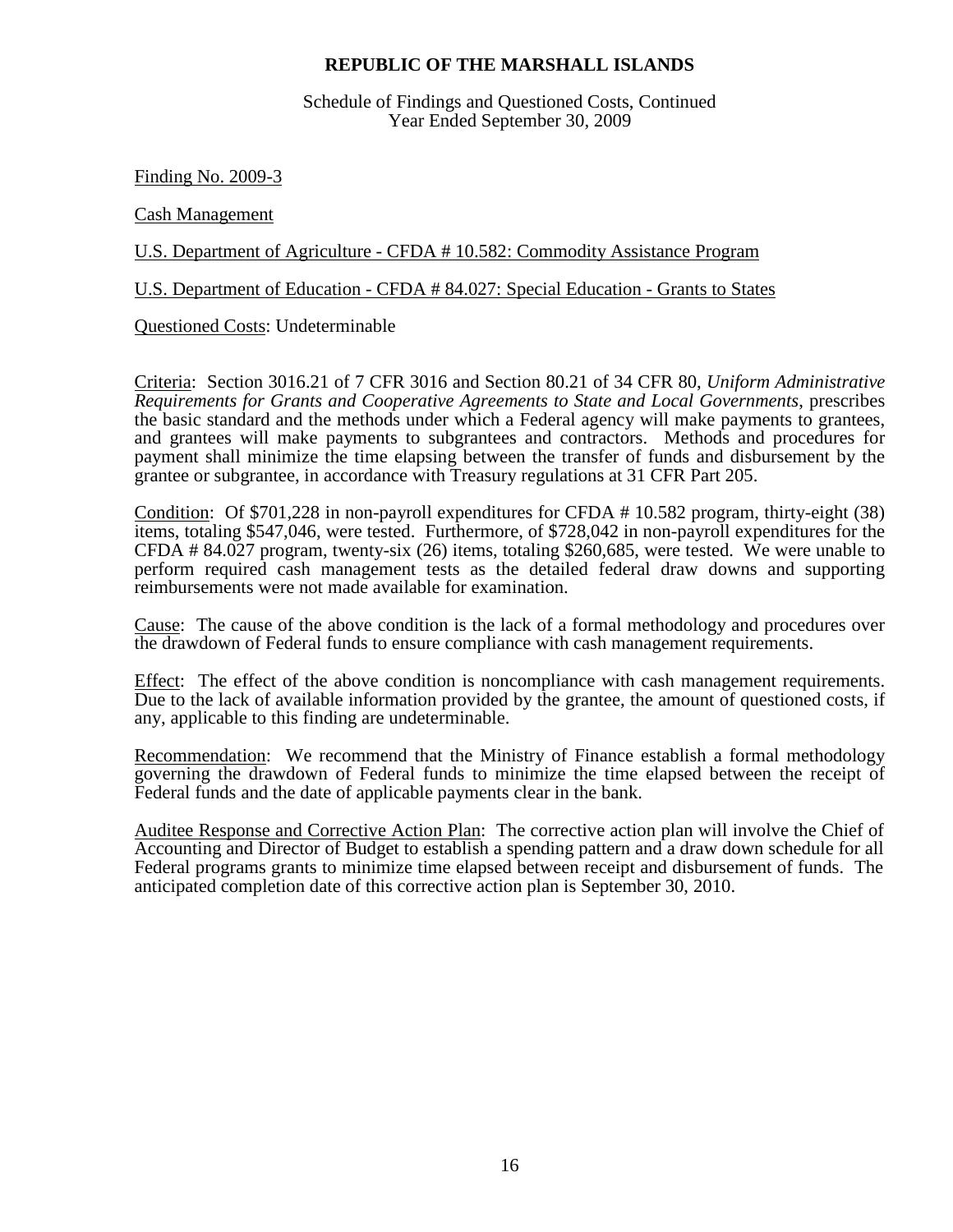### Schedule of Findings and Questioned Costs, Continued Year Ended September 30, 2009

Finding No. 2009-4

### Cash Management

## U.S. Department of the Interior - CFDA # 15.875: Compact Sector Grants

#### Questioned Costs: Undeterminable

Criteria: Article IV, Section 5(b)(2) of the Fiscal Procedures Agreement (FPA) states that all infrastructure projects and projects that are not funded by Operational Grants will be paid on the basis of accrued expenditures, provided the Government of the Republic of the Marshall Islands maintains procedures to minimize the time elapsing between transfer of funds and their disbursement.

Condition: Of \$14,436,697 in non-payroll expenditures for the Compact Sector Public Infrastructure Grant and Landowners Special Needs Grant, thirty-three (33) items, totaling \$11,060,817, were tested. We noted the following infrastructure project expenditures that were not paid in a manner that minimized the time elapsed between transfer of funds and their disbursement:

|       |                 | Cash         | Drawdown |          | # of             |
|-------|-----------------|--------------|----------|----------|------------------|
| Check |                 | Disbursement | Deposit  | Date     | $\frac{days}{9}$ |
| $\#$  | Amount          | Drawdown #   | Date     | Cleared  | Elapsed          |
| 59060 | \$<br>355,900   | ESP-003-2008 | 9/24/08  | 10/16/08 | 21               |
| 60442 | \$<br>660,487   | CD-002-2009  | 11/14/08 | 11/21/08 | 6                |
| 61064 | \$<br>589.758   | CD-003-2009  | 12/10/08 | 12/22/08 | 11               |
| 62535 | \$<br>446,136   | CD-006-2009  | 02/02/09 | 02/10/09 | 7                |
| 63116 | \$<br>450,000   | CD-007-2009  | 02/13/09 | 02/19/09 | 5                |
| 63142 | \$<br>1,054,756 | CD-008-2009  | 03/11/09 | 03/17/09 | 5                |
| 63249 | \$<br>312,606   | CD-008-2009  | 03/11/09 | 03/23/09 | 11               |
| 63575 | \$<br>358,386   | CD-009-2009  | 03/23/09 | 04/09/09 | 16               |
| 63732 | \$<br>1,000,000 | CD-009-2009  | 03/23/09 | 04/07/09 | 14               |
| 65233 | \$<br>1,140,336 | CD-014-2009  | 05/15/09 | 05/22/09 | 6                |
| 65975 | \$<br>618,049   | CD-018-2009  | 06/19/09 | 07/06/09 | 16               |
| 67676 | \$<br>436,780   | CD-021-2009  | 08/11/09 | 08/21/09 | 9                |
| 62091 | \$<br>35.891    | CD-005-2009  | 01/16/09 | 01/27/09 | 10               |
| 63636 | \$<br>70.858    | CD-010-2009  | 03/30/09 | 04/06/09 | 6                |
| 65237 | \$<br>133,533   | CD-014-2009  | 05/15/09 | 05/25/09 | 9                |
| 65624 | \$<br>121,135   | CD-016-2009  | 05/28/09 | 06/11/09 | 13               |
| 65810 | \$<br>204,767   | CD-017-2009  | 06/16/09 | 06/22/09 | 5                |
| 65848 | \$<br>170,923   | CD-017-2009  | 06/16/09 | 06/23/09 | 6                |
| 66798 | \$<br>112,100   | CD-019-2009  | 06/12/09 | 07/24/09 | 41               |
| 67043 | \$<br>108,537   | CD-020-2009  | 07/22/09 | 07/30/09 | 7                |
| 67189 | \$<br>3,139     | CD-020-2009  | 07/22/09 | 08/04/09 | 12               |
| 67692 | \$<br>135,203   | CD-022-2009  | 08/17/09 | 08/24/09 | 6                |
| 67692 | \$<br>165,977   | CD-022-2009  | 08/17/09 | 08/24/09 | 6                |
| 68436 | \$<br>92,864    | CD-024-2009  | 09/16/09 | 09/21/09 | $\overline{4}$   |
|       |                 |              |          |          |                  |

We estimated a total interest liability of \$601 for the above draw downs based on the yield of 13-week U.S. Treasury bills. As this amount is below \$10,000, such is not reported as a questioned cost.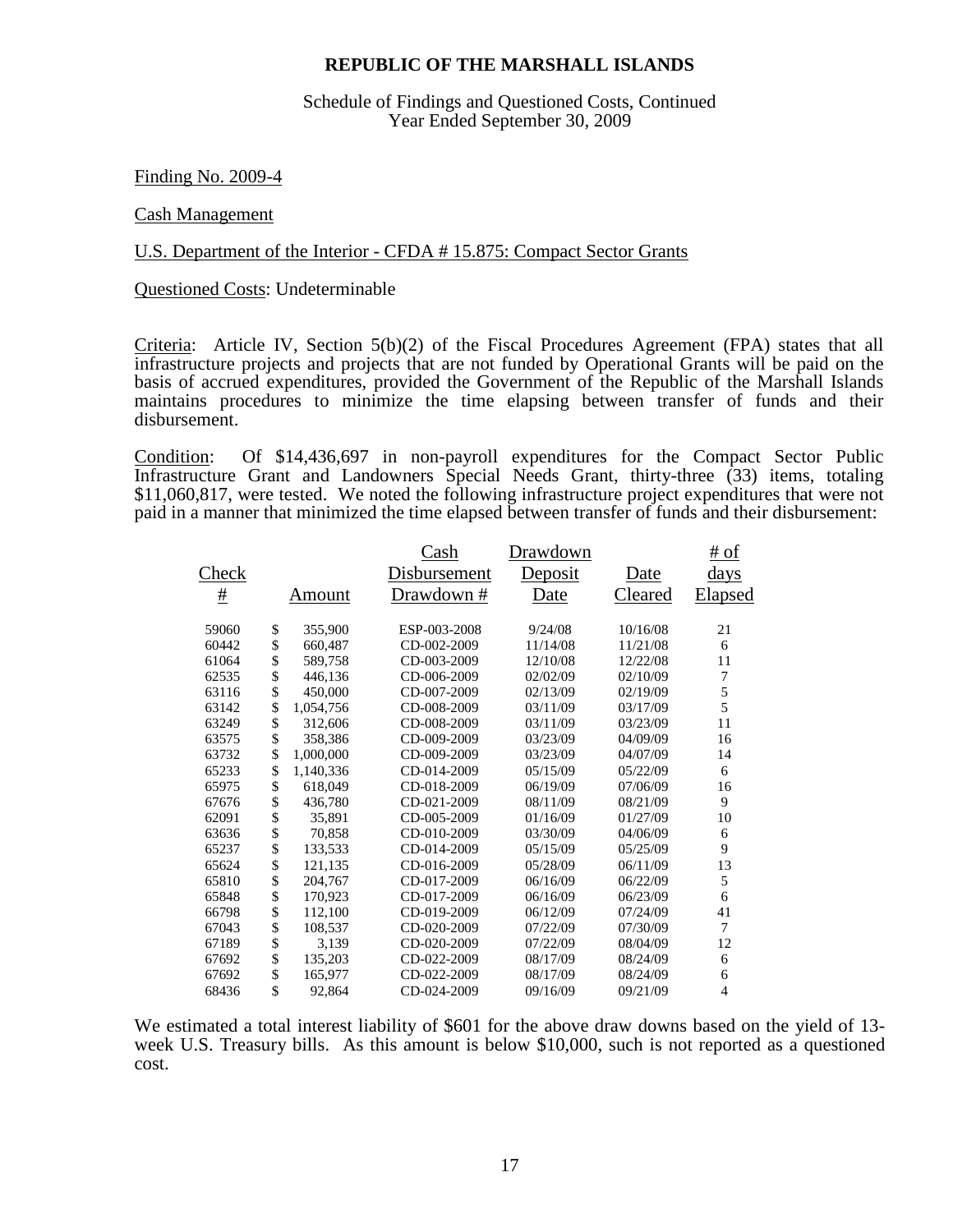Schedule of Findings and Questioned Costs, Continued Year Ended September 30, 2009

Finding No. 2009-4, Continued

Cash Management

# U.S. Department of the Interior - CFDA # 15.875: Compact Sector Grants

Questioned Costs: Undeterminable

Additionally, on June 19, 2009, RepMar paid \$2,246,388 (check # 65812) to the Marshalls Energy Company, Inc. (MEC) representing payments for accrued and future fuel purchases for the Kwajalein Atoll Joint Utilities Resources, Inc. (KAJUR). Of the total check amount, \$1,448,162 represented advance payments to MEC for approximately 8 months of KAJUR fuel usage. At September 30, 2009, the remaining prepaid balance amounted to \$786,627.

Cause: The cause of the above condition is the lack of a formal methodology and procedures over the drawdown of Federal funds to ensure compliance with FPA cash management requirements.

Effect: The effect of the above condition is noncompliance with FPA cash management requirements.

Recommendation: We recommend that the Ministry of Finance establish a formal methodology governing the drawdown of Federal funds to minimize the time elapsed between the receipt of Federal funds and the date applicable payments clear the bank.

Auditee Response and Corrective Action Plan: We partially agree with the audit finding because of the following reasons:

- (1) The Ministry of Finance has no control over actual transfer of funds from receiving bank *(off shore)* account to our account at the local bank. There have been instances where the delayed is caused by receiving banks which is beyond our control; and
- (2) The Ministry of Finance has no control over when checks are to be taken or to be cleared at the bank and there have been instances where vendors hold on to the checks for a number of days.

To satisfy the cash management requirements stipulated under the FPA, the Ministry is currently developing a formal methodology governing the drawdown of Federal funds to minimize time elapsed between receipt and disbursement of funds both by the Ministry. Clearance of checks at the bank, on the other hand, is the vendor or vendors' responsibility and shall not be considered part of the Ministry's responsibility. The cash register with the Ministry's Treasury Department under the Treasurer's supervision, will indicate the DATE when the check or checks were actually received by each vendor, or check recipient. The anticipated completion date of this corrective action plan, which will also include check receiving date by the vendor and certified by the Treasurer, is slated for September 30, 2010.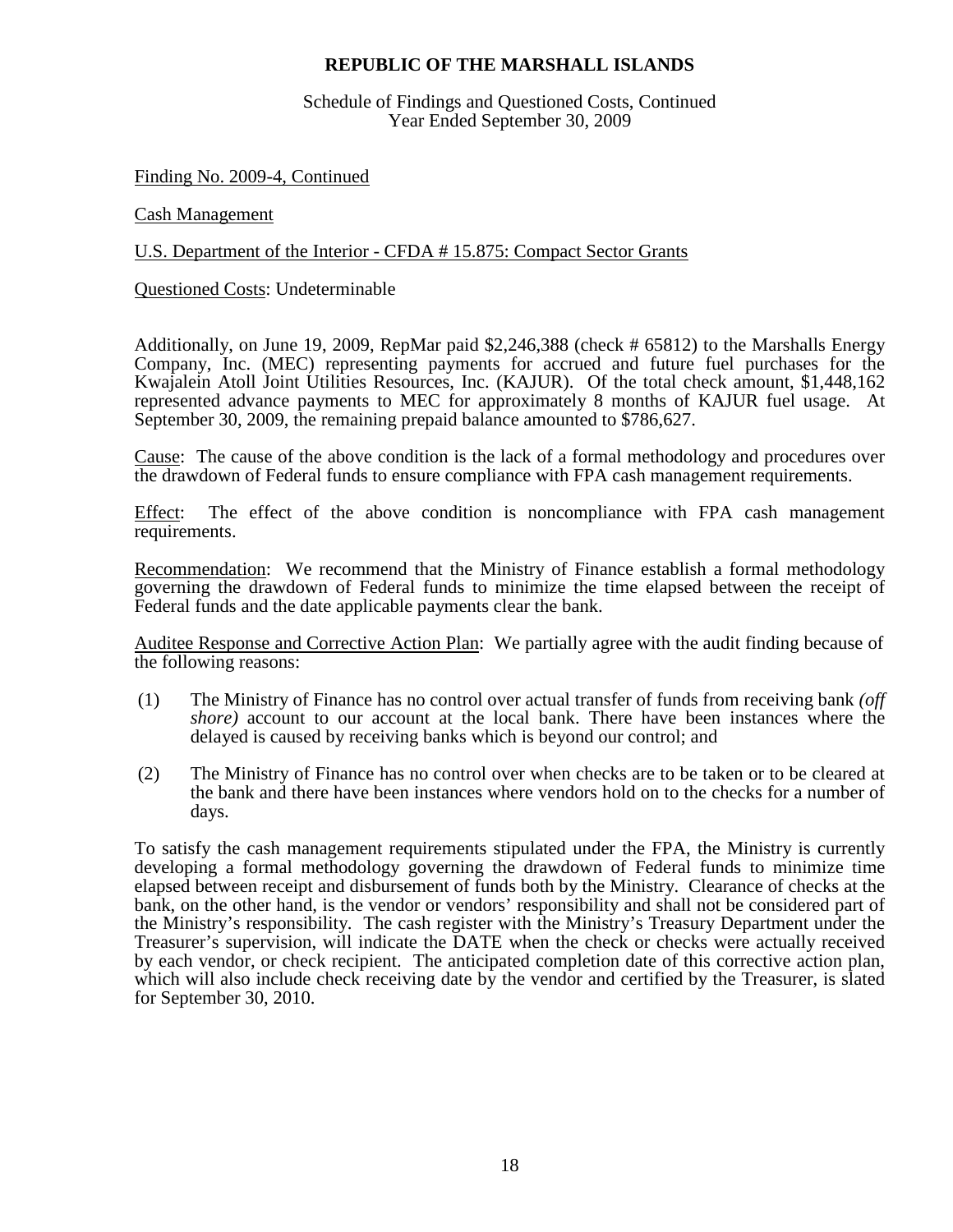Schedule of Findings and Questioned Costs, Continued Year Ended September 30, 2009

Finding No. 2009-5

## Equipment and Real Property Management

U.S. Department of the Interior - CFDA # 15.875: Compact Sector Grants

U.S. Department of Education - CFDA # 84.027: Special Education - Grants to States

Questioned Costs: \$0

Criteria: Article VI , Section 1(f)(4) of the Fiscal Procedures Agreement (FPA) and Section 80.32 of 34 CFR 80, the *Uniform Administrative Requirements for Grants and Cooperative Agreements to State and Local Governments*, states that procedures for managing equipment, whether acquired in whole or in part with grant funds, will meet the following requirements:

- a. Property records must be maintained, which include (1) a description of the property, (2) a serial number or other identification number, (3) the source of property, (4) who holds title, (5) the acquisition date and cost of the property, (6) the percentage of United States funding used in the purchase, (7) the location, use and condition of the property, and (8) any ultimate disposition data including the date of disposal and sale price.;
- b. A physical inventory of the property must be taken and the results reconciled with the property records at least every two years;
- c. A control system must be developed to ensure adequate safeguards to prevent loss, damage, or theft of the property;
- d. Adequate maintenance procedures must be developed to keep the property in good condition; and
- e. If the grantee or subgrantee is authorized or required to sell the property, proper sales procedures must be established to ensure the highest possible return.

Condition: No inventory of fixed assets has been performed to ensure compliance with applicable equipment management requirements. For the Special Education - Grants to States (CFDA # 84.027) federal program, a summary of capital outlays for the last five years is as follows:

| Fiscal<br>Year                       | Amount                                                     |
|--------------------------------------|------------------------------------------------------------|
| 2009<br>2008<br>2007<br>2006<br>2005 | 45,589<br>62,473<br>\$<br>83,562<br>\$155,063<br>\$133,026 |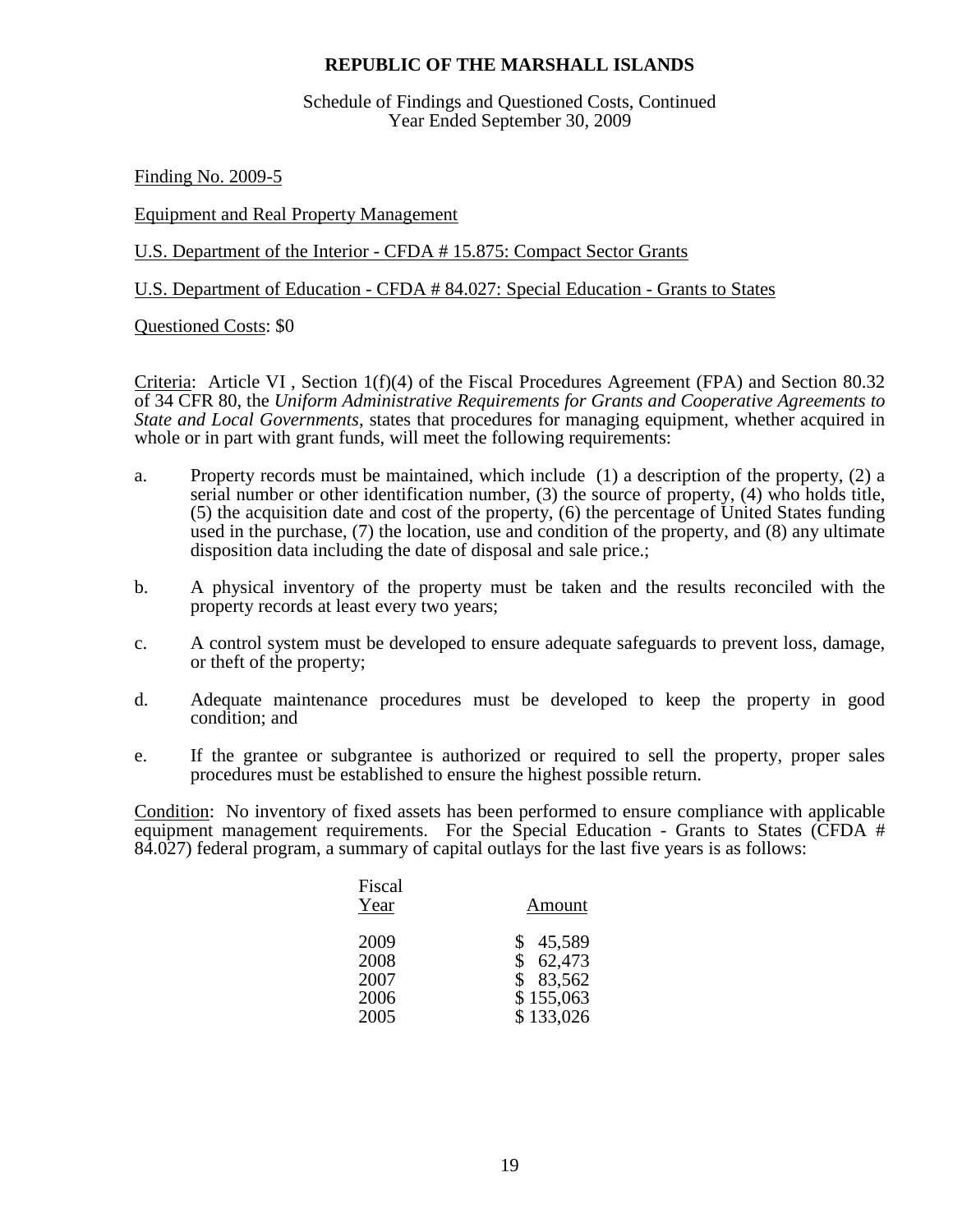Schedule of Findings and Questioned Costs, Continued Year Ended September 30, 2009

Finding No. 2009-5, Continued

Equipment and Real Property Management

U.S. Department of the Interior - CFDA # 15.875: Compact Sector Grants

U.S. Department of Education - CFDA # 84.027: Special Education - Grants to States

Questioned Costs: \$0

Cause: The cause of the above condition is the lack of adequate internal control policies and procedures to ensure compliance with federal property rules and regulations.

Effect: The effect of the above condition is noncompliance with federal equipment management requirements.

Recommendation: We recommend that the Ministry of Finance perform an inventory of RepMar's fixed assets as a basis for recording all assets in the financial statements and to ensure that it is in compliance with applicable federal property rules and regulations.

Prior Year Status: Lack of a complete fixed assets listing was reported as a finding in the Single Audits of RepMar for fiscal years 1988 through 2008.

Auditee Response and Corrective Action Plan: The Ministry of Finance, particularly the Procurement and Supply Office, already conducted a government-wide physical Inventory count of all RMI Government Capital Asset worth \$5000 and greater. Unfortunately, the listing prepared and submitted did not meet the auditors' expectation. Thus, our Chief Procurement Officer and our Senior Officer on Fixed Assets in close collaboration with the Assistant Secretaries for Budget and Accounting will be in charge to ensure that our Fixed Asset Register is complete in accordance with the required standards. The anticipated completion date of the complete Fixed Asset register is September 30, 2010.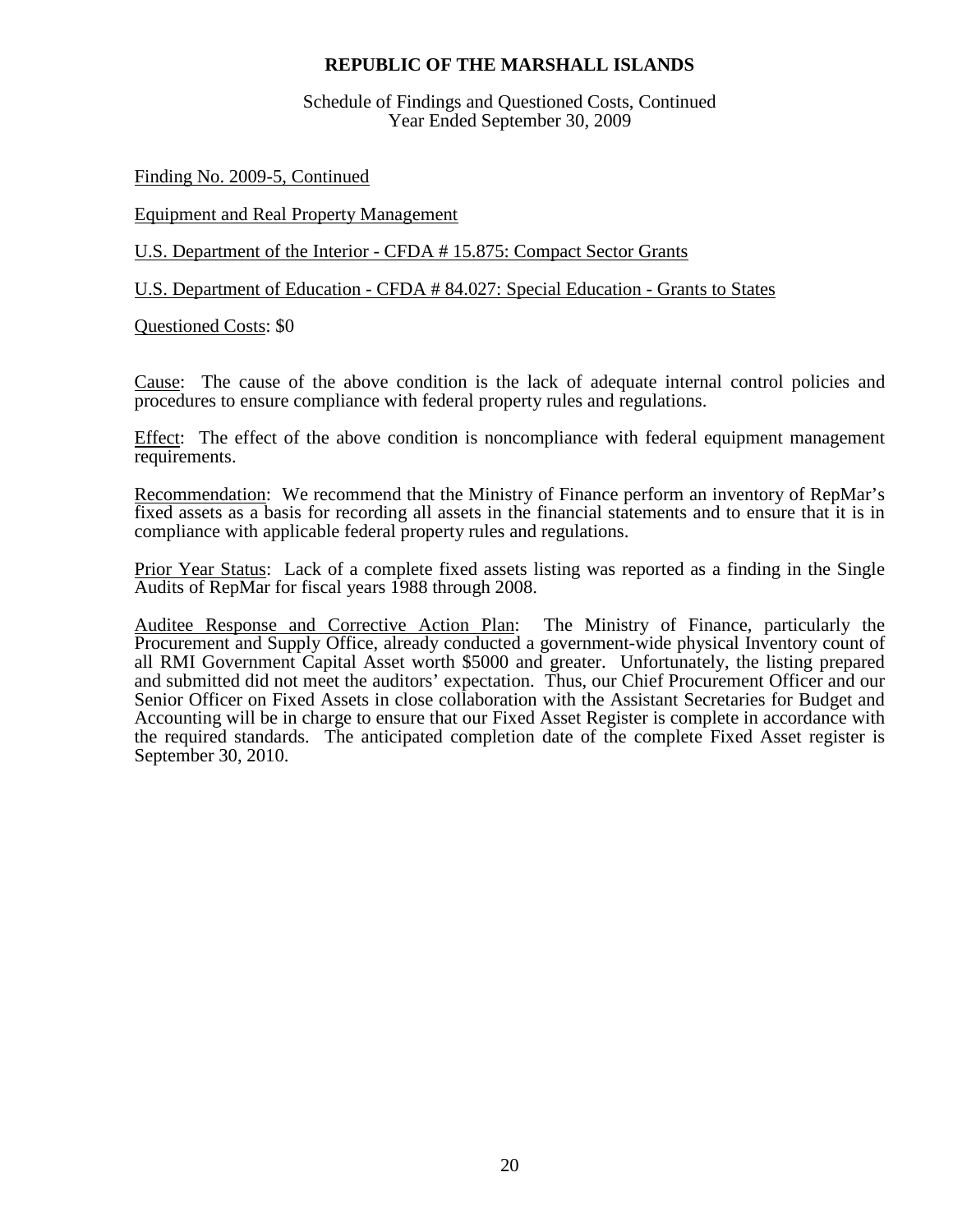Schedule of Findings and Questioned Costs, Continued Year Ended September 30, 2009

Finding No. 2009-6

## Matching, Level of Effort or Earmarking

## U.S. Department of Interior - CFDA # 15.875: Compact Sector Grants

Questioned Costs: \$0

Criteria: Article X, Section 3 of the Federal Programs and Services Agreement and Section 211(e) of the Compact of Free Association, as amended, requires an equal contribution from the Government of the United States and RepMar to the Disaster Assistance Emergency Fund (DAEF). Any funds from the DAEF may be used only for assistance and rehabilitation resulting from disasters and emergencies.

Condition: During the year ended September 30, 2009, the Government of the United States contributed \$228,128 into the DAEF while RepMar's contribution amounted to \$200,000, which represents a deficiency of \$28,128 in terms of the required match. As no expenditures were incurred during the year ended September 30, 2009, in relation to the DAEF, no questioned costs are reported.

Cause: The cause of the above condition is the lack of adequate internal control policies and procedures to ensure compliance with matching requirements of the Compact, as amended.

Effect: The effect of the above condition is noncompliance with the specific matching requirements of the Federal Programs and Services Agreement.

Recommendation: We recommend that RepMar comply with the specific matching requirements of the Federal Programs and Services Agreement and Compact, as amended.

Auditee Response and Corrective Action Plan: We do not agree with the audit finding because the Article X, Section 3 Subsection 211 (e) of Compact as Amended, requires an allocation of \$200,000 from Compact funds and RMI already provided this amount and deposited it into the DAEF account. However, to satisfy the level of contribution from U.S. during the year, RepMar has subsequently put up the remaining \$28,128 to match the level of contribution from U.S. during the year.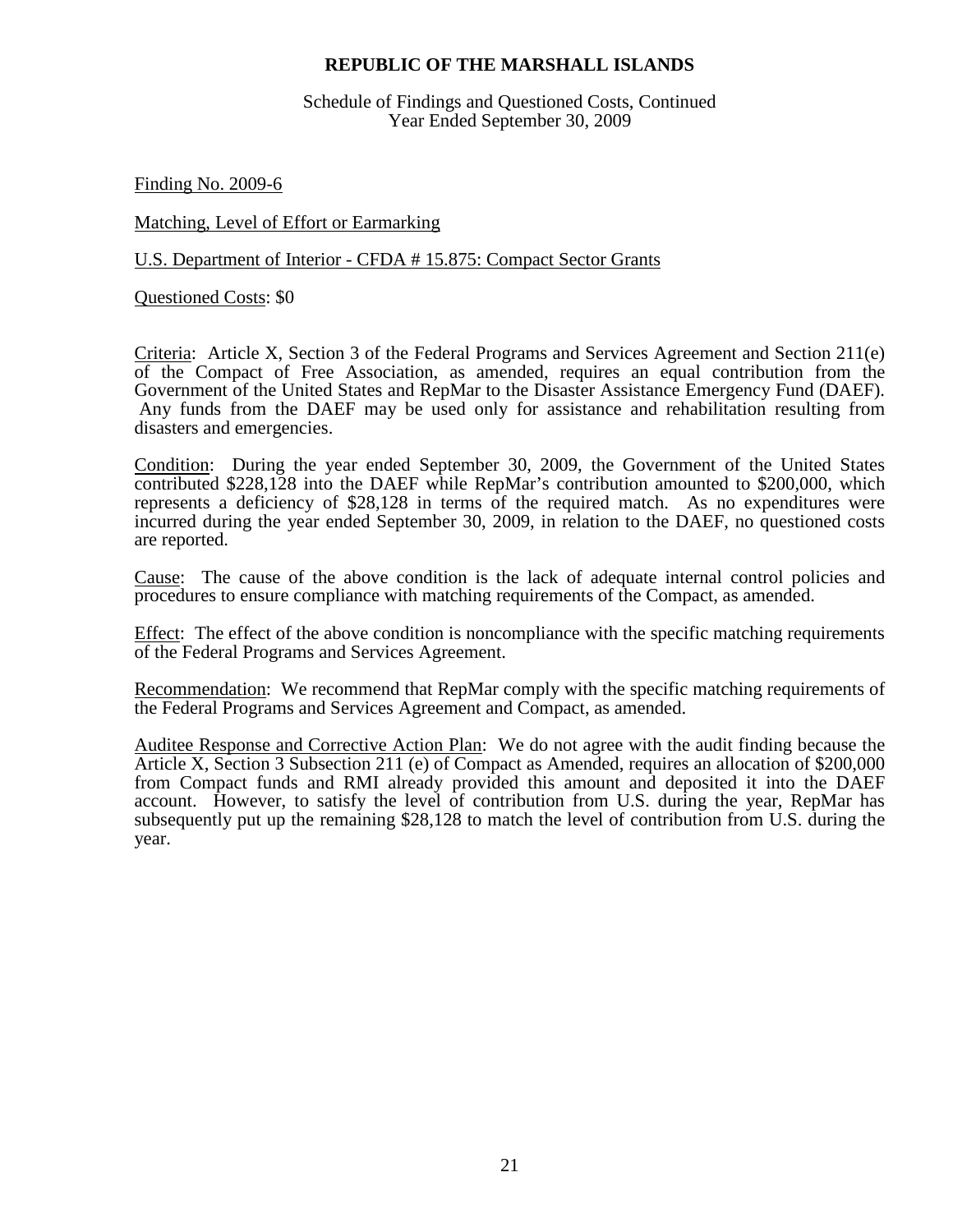Schedule of Findings and Questioned Costs, Continued Year Ended September 30, 2009

Finding No. 2009-7

Matching, Level of Effort or Earmarking

U.S. Department of Interior - CFDA # 15.875: Section 213 Single Audit

Questioned Costs: \$0

Criteria: Section 213(a) of the Compact of Free Association, as amended, states that the Government of the United States shall, for each fiscal year of the twenty years during which assistance is to be provided on a sector grant basis under Section 211(a), grant the Government of the Republic of the Marshall Islands an amount equal to the lesser of (i) one half of the reasonable, properly documented cost incurred during such fiscal year to conduct the annual audit required under Article VIII, Section 2 of the Fiscal Procedures Agreement or (ii) \$500,000.

Condition: During the year ended September 30, 2009, recorded expenditures in the Compact share of Single Audit expenditures exceeded RepMar's share by \$284,726. Audit adjustments were proposed to transfer \$142,363 in expenditures to the General Fund. Accordingly, no questioned costs are reported.

Cause: The cause of the above condition is the lack of adequate internal control policies and procedures to ensure compliance with matching requirements of the Compact, as amended.

Effect: The effect of the above condition is noncompliance with specific matching requirements of the Compact, as amended.

Recommendation: We recommend that RepMar comply with specific matching requirements of the Compact, as amended.

Auditee Responses and Corrective Action Plan: The over-expenditures reported under the Single Audit grant occurred when the 50% of the fees into the General Fund, required under the Single Audit grant terms and conditions, was inadvertently left out. In order to avoid such mistake in the future, the Ministry has designated the Chief of Accounting to closely monitor activities in the Single Audit grant to ensure expenditures are split to reflect 50/50 for Compact and local funds, as they are incurred. The anticipated completion date of our corrective action plan is September 30, 2010.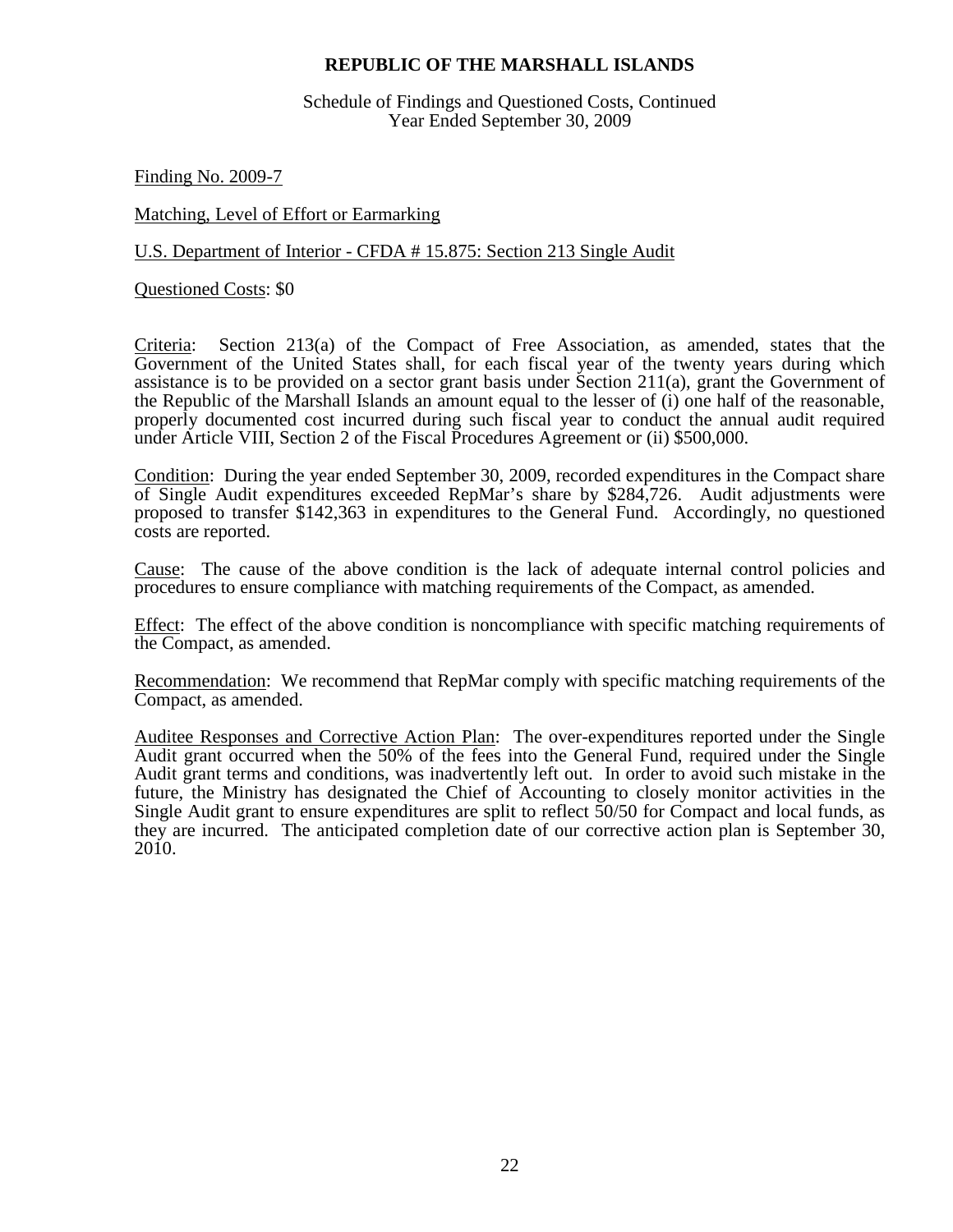Schedule of Findings and Questioned Costs, Continued Year Ended September 30, 2009

Finding No. 2009-8

Procurement and Suspension and Debarment

U.S. Department of Agriculture - CFDA # 10.582: Commodity Assistance Program

Questioned Costs: \$132,780

Criteria: Section 3016.36 of 7 CFR 3016, *Uniform Administrative Requirements for Grants and Cooperative Agreements to State and Local Governments*, states that RepMar may use its own procedures for procurement, whether done by government or its Sub-Grantees, provided that they meet the standards identified in this section.

RepMar's Procurement Code states the following:

- (a) Section 124 unless otherwise authorized by law, all Government contracts shall be awarded by competitive sealed bidding.
- (b) Section 127 procurement of goods and services not exceeding \$25,000 may be made in accordance with small purchase procedures promulgated by RepMar's Policy Office. Small purchase procedures are those relatively simple and informal methods for securing services, supplies, or other property that do not cost more than \$25,000. RepMar's Ministry of Finance has previously declared that if small purchase procedures are used, price or rate quotations shall be obtained from an adequate number of qualified sources.
- (c) Section 128 a contract may be awarded for a supply, service, or construction item without competition when it is determined in writing that there is only one source for the required supply, service, or construction item.

Condition: Of \$701,228 in non-payroll expenditures for the CFDA # 10.582 program, thirty eight (38) items, totaling \$547,046, were tested. We noted the following items where supporting documentation was inadequate to evidence the procurement process:

| Item# | PO#                  | Check # | G/L Account Name |    | Amount |
|-------|----------------------|---------|------------------|----|--------|
|       | P2920801             | 63587   | Food Stuff       | \$ | 15,438 |
| 2     | P2920701             | 63603   | Food Stuff       | \$ | 15,438 |
| 3     | P2950401             | 63840   | Food Stuff       | S  | 24,998 |
| 4     | P2942801             | 63587   | Food Stuff       | S  | 11,759 |
| 5     | P3129501             | 68066   | Food Stuff       | \$ | 24,570 |
| 6     | P3190501             | 68793   | Food Stuff       | \$ | 33,847 |
| 7     | P <sub>2715201</sub> | 62133   | Rentals          | \$ | 6.730  |
|       |                      |         |                  |    |        |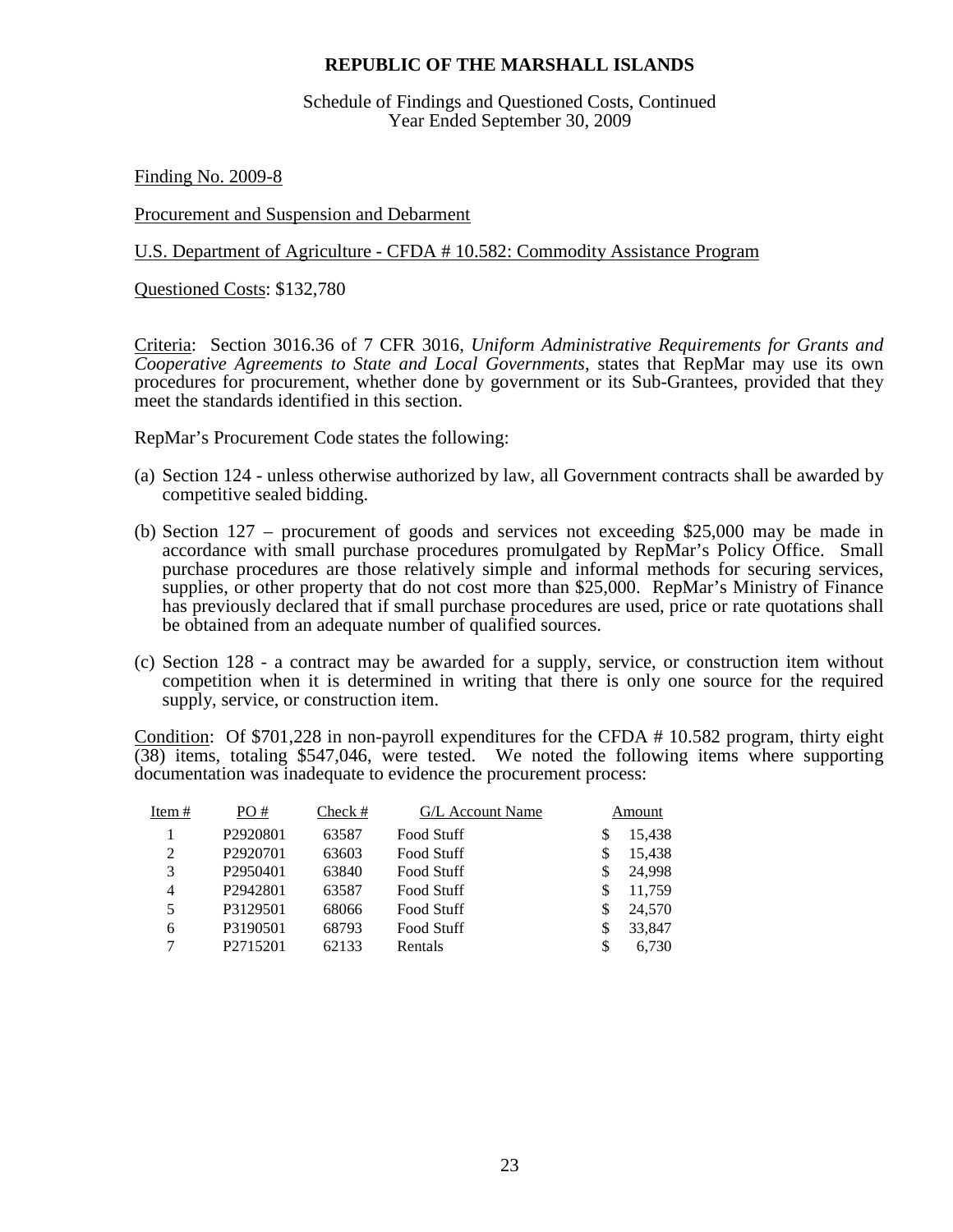Schedule of Findings and Questioned Costs, Continued Year Ended September 30, 2009

Finding No. 2009-8, Continued

Procurement and Suspension and Debarment

U.S. Department of Agriculture - CFDA # 10.582: Commodity Assistance Program

Questioned Costs: \$132,780

For item #s 1 and 2, three informal price quotations were on file; however, it appears that the purchases were split into separate purchase orders to avoid the competitive sealed bidding requirement. Specifically, the purchase involved the procurement of 1,479 bags of rice at a total cost of \$30,875. The purchase orders were made on the same date but were purchased from two different vendors in order to reduce the apparent purchase amount below \$25,000. Accordingly, questioned costs in the amount of \$30,870 are reported.

For item #s 3 through 5, three informal price quotations were on file; however, based on the amounts ordered, it appears that purchases were purposely split into amounts below \$25,000 to avoid the competitive sealed bidding requirements. Accordingly, questioned costs in the amount of \$61,327 are reported.

For item # 6, three informal price quotations were on file; however, the purchase price exceeded the \$25,000 threshold, thus procurement should have been awarded through competitive sealed bidding. Accordingly, questioned costs in the amount of \$33,847 are reported.

For item # 7, the informal price quotations on file did not pertain to the specific route paid for. The price quotations were for the Majuro-Utrik-Majuro route while the expenditure pertained to the Majuro-Kili-Majuro route. Accordingly, questioned costs in the amount of \$6,730 are reported.

Cause: The cause of the above condition is the lack of adequate internal control policies and procedures requiring the documentation of procurement procedures to ensure compliance with federal procurement requirements.

Effect: The effect of the above condition is noncompliance with procurement standards.

Recommendation: We recommend that RepMar ensure supporting documentation is adequate to comply with federal procurement requirements. Specifically, supporting documentation should indicate the history of procurement, including the rationale for and method of procurement, the contractor selection or rejection, and the basis for the contract price.

Auditee Response and Correction Action Plan: The Ministry of Finance's Procurement and Supply Division already established a policy allied by improved working procedures to ascertain appropriate internal control. In that respect, the Procurement and Supply Unit will take stringent measures by ensuring that the process of procuring and supplying, including observation of the relevant procedures as disclosed in the Procurement Code, are strictly followed and complied with accordingly.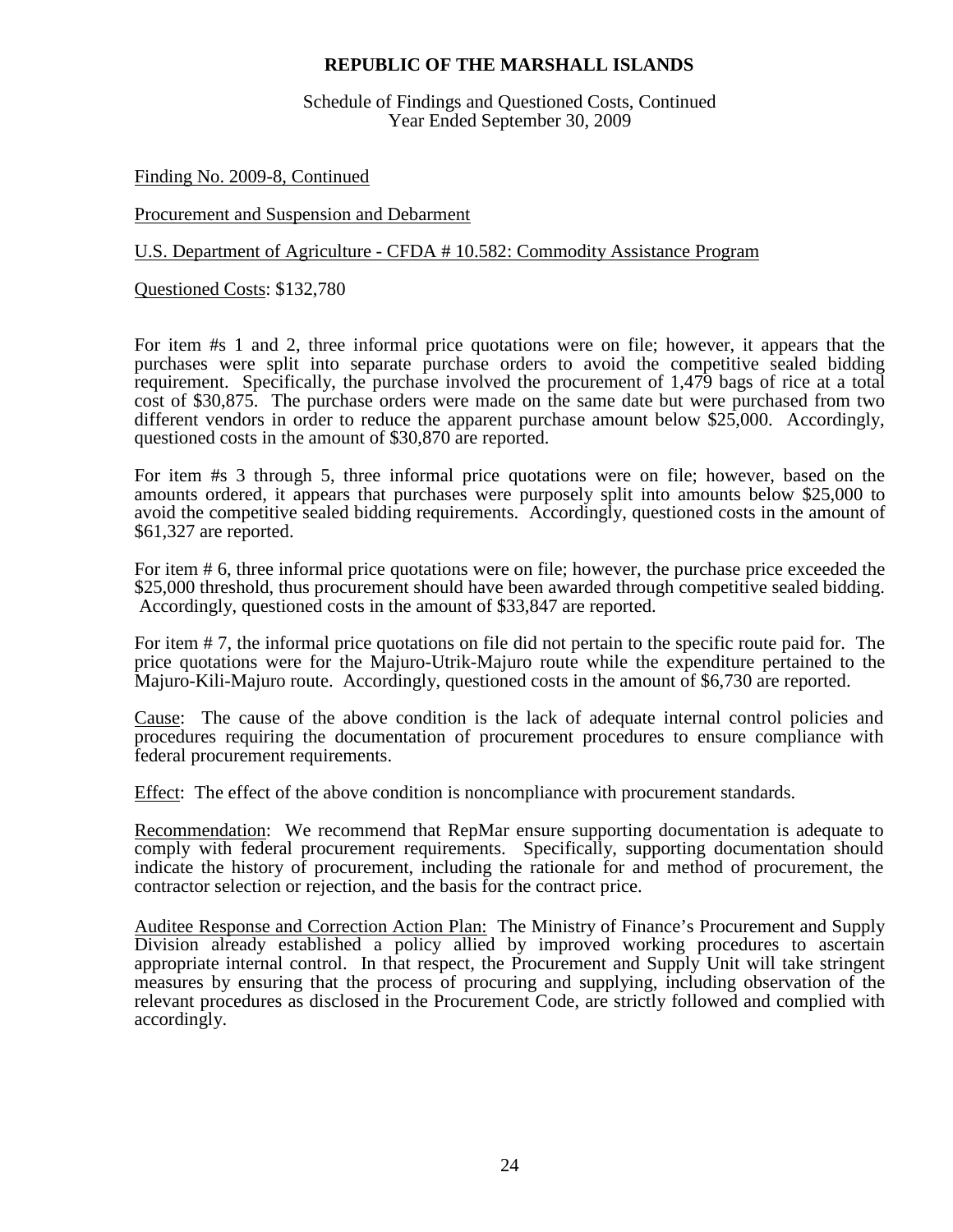Schedule of Findings and Questioned Costs, Continued Year Ended September 30, 2009

Finding No. 2009-9

### Procurement and Suspension and Debarment

## U.S. Department of the Interior - CFDA # 15.875: Compact Sector Grants

Questioned Costs: \$18,363

Criteria: Article VI, Section 1(j) (1) of the Fiscal Procedures Agreement (FPA) states that RepMar may use its own procedures for procurement, whether done by government or its Sub-Grantees, provided that they meet the standards identified in the FPA.

RepMar's Procurement Code states the following:

- (a) Section 124 unless otherwise authorized by law, all Government contracts shall be awarded by competitive sealed bidding.
- (b) Section 127 procurement of goods and services not exceeding \$25,000 may be made in accordance with small purchase procedures promulgated by RepMar's Policy Office. Small purchase procedures are those relatively simple and informal methods for securing services, supplies, or other property that do not cost more than \$25,000. RepMar's Ministry of Finance has previously declared that if small purchase procedures are used, price or rate quotations shall be obtained from three qualified sources.
- (c) Section 128 a contract may be awarded for a supply, service, or construction item without competition when it is determined in writing that there is only one source for the required supply, service, or construction item.

Condition: Of \$25,895,300 in non-payroll expenditures for the Compact Sector Grants, ninety (90) items, totaling \$15,156,090, were tested. We noted the following expenditures where documentation was inadequate to evidence the procurement process:

| Item# | Fund   | PO#      | Check# | G/L Account Name            | Amount       |
|-------|--------|----------|--------|-----------------------------|--------------|
|       | 410150 |          |        | POL (Fuel)                  | 43,390       |
| 2     | 410150 | Q0935901 |        | <b>Contractual Services</b> | 30,000<br>\$ |
| 3     | 510100 |          | 66798  | Transfer out                | \$112,100    |
| 4     | 410102 | P2786601 | 60874  | Food Stuff                  | 7,159<br>S   |
| 5     | 410100 | C0263301 | 63381  | <b>Contractual Services</b> | \$<br>4,869  |
| 6     | 410102 | P3141501 | 67815  | Food Stuff                  | 1,677        |
| 7     | 410150 | Q0948301 | 10947  | Other supplies/materials    | 9,266        |

For item #s 1 and 2, the expenditures were not supported by the underlying check voucher files, which files include the documentation indicating the history of procurement. As these expenditures were previously reported as a questioned cost per Finding No. 2009-1, no questioned cost will be presented at this finding.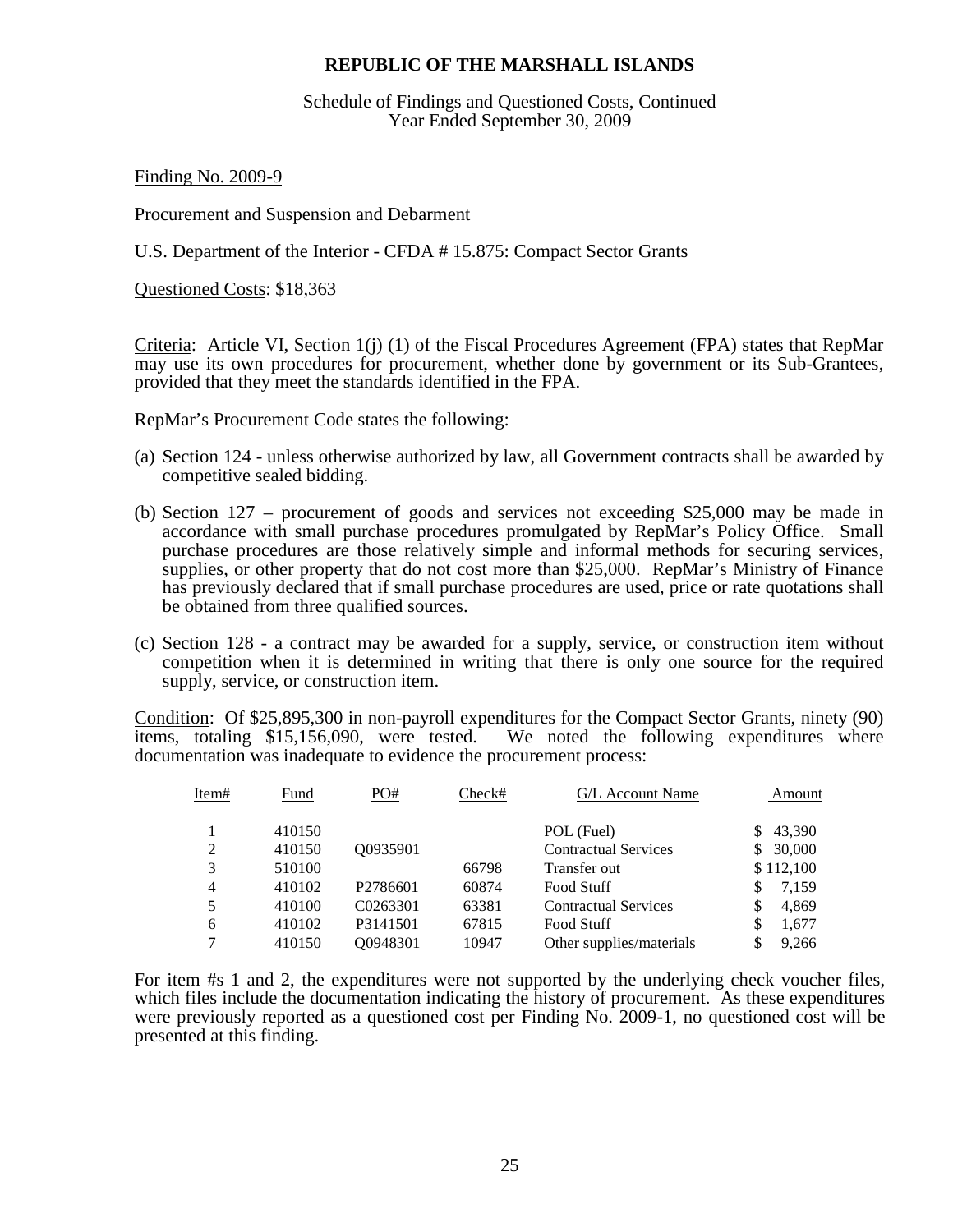Schedule of Findings and Questioned Costs, Continued Year Ended September 30, 2009

Finding No. 2009-9, Continued

Procurement and Suspension and Debarment

U.S. Department of the Interior - CFDA # 15.875: Compact Sector Grants

Questioned Costs: \$18,363

For item # 3, the expenditure was not supported by the underlying vendor invoice and documentation indicating history of procurement. As this expenditure was previously reported as a questioned cost per Finding No. 2009-1, no questioned cost will be presented at this finding.

For item# 4, the expenditure was supported by three price quotations. However, selected vendor did not offer the lowest price and justification for selection was not adequately documented. Accordingly, questioned costs in the amount of \$772 are reported, being the difference in price comparison between the vendor selected and the lowest price vendor.

For item #s 5 and 6, no evidence of obtaining informal price quotations were on file. Accordingly, questioned costs in the amount of \$8,325 are reported.

For item # 7, the expenditure was not supported by three price quotations. Accordingly, questioned costs in the amount of \$9,266 are reported.

Cause: The cause of the above condition is the lack of adequate internal control policies and procedures requiring documentation of procurement procedures to ensure compliance with federal procurement requirements.

Effect: The effect of the above condition is noncompliance with allowable costs/cost principles and procurement standards.

Recommendation: We recommend RepMar ensure supporting documentation is adequate to comply with federal procurement requirements as stipulated in the FPA. Specifically, supporting documentation should indicate the history of procurement, including the rationale for and method of procurement, the contractor selection or rejection, and the basis for the contract price.

Auditee Response and Corrective Action Plan: The Chief of Procurement and Supply and Chief of Accounting have been designated as the Ministry's officials' in-charge to develop procedures and adequate internal control policies to ensure proper documentation, as well to ensure compliance with allowable costs/cost principles and the procurement requirements as stipulated under the FPA. In addition, the Accounts Payable Division, being the last division in process, will screen incoming requests to ensure all adequate and required supporting documentations are provided and attached to requests prior to printing of checks.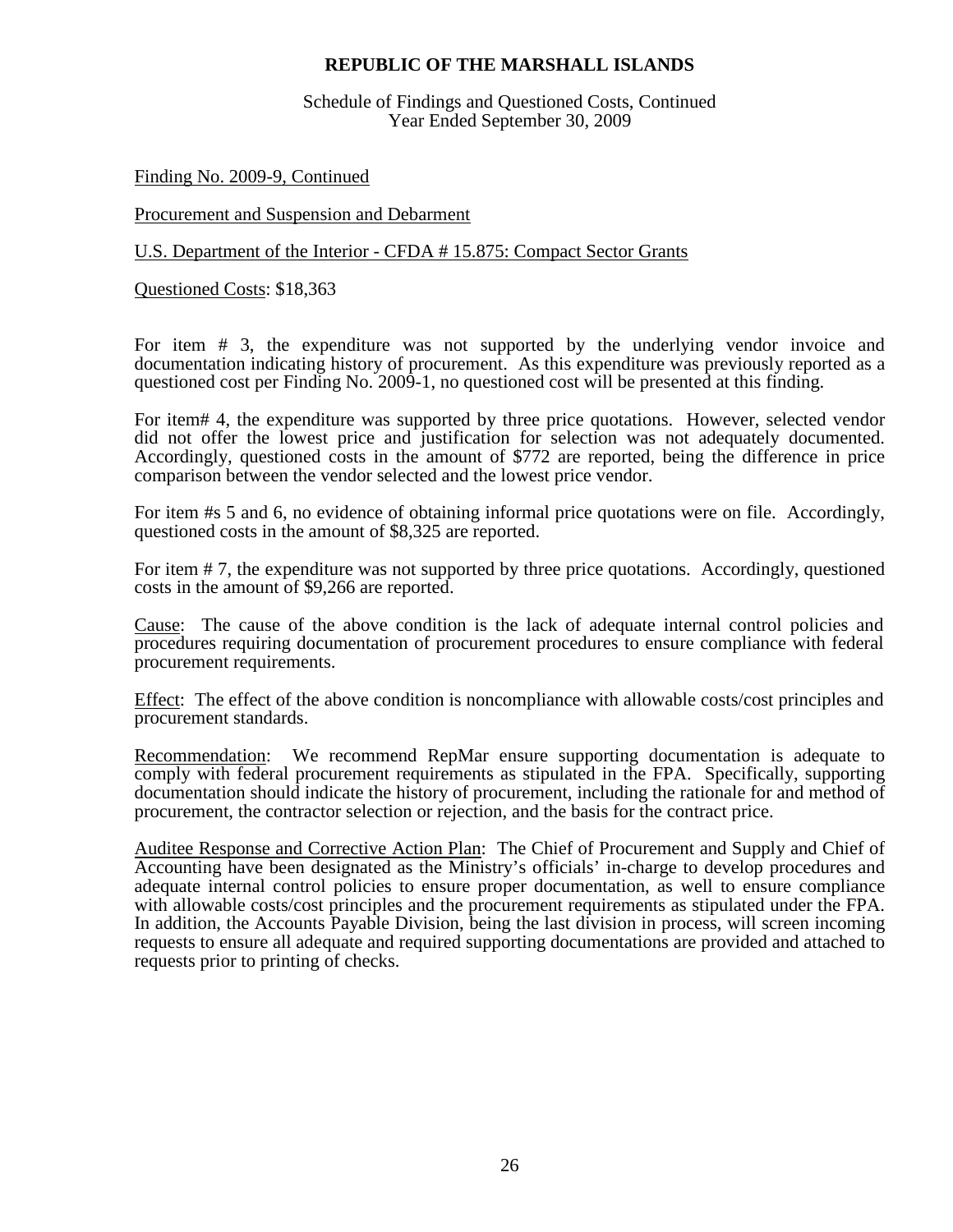Schedule of Findings and Questioned Costs, Continued Year Ended September 30, 2009

Finding No. 2009-10

Subrecipient Monitoring

U.S. Department of Interior - CFDA # 15.875: Compact Sector Grants

Questioned Costs: \$1,000,000

Criteria: Article VI, Section 1(a)(1) of the Fiscal Procedures Agreement (FPA) states that fiscal control and accounting procedures of RepMar, as well as its Sub-Grantees, shall be sufficient to: (i) permit the preparation of reports required by the FPA and the Compact, as amended; and (ii) permit the tracing of funds to a level of expenditures adequate to establish that such funds have been used in compliance with the provisions of the Compact, as amended, and applicable agreements. Furthermore Article VI, Section  $1(k)(1)$  of the FPA states that RepMar shall ensure that: (i) every Sub-Grant includes any clauses required by the Compact, as amended, the sector Grant awards, and the FPA; (ii) Sub-Grantees are aware of the requirements imposed upon them by the Compact, as amended, the sector Grants and the FPA; and (iii) Sub-Grantee can meet the financial management standards of the FPA. Additionally, in accordance with the provisions of OMB Circular A-133, *Audits of States and Local Governments, and Non-Profit Organizations*, non-Federal entities that expend \$500,000 or more in a year in Federal awards shall have a single or program specific audit conducted for that year.

Condition: During the year ended September 30, 2009, RepMar sub-granted sector Grant awards amounting to \$1,000,000 to the Marshall Islands National Telecommunications Authority (NTA); however, no Sub-Grant agreement or Memorandum of Understanding was executed with NTA for the aforementioned funding. Furthermore, the \$1,000,000 grant award to NTA was not supported by a separate OMB Circular A-133 Audit, thus, we are unable to determine whether these funds were expended in accordance with the FPA and the intent of the Compact, as amended.

Cause: The cause of the above condition is the lack of adequate internal control policies and procedures requiring 1) the execution of Sub-Grant agreements with Sub-Grantees; 2) compliance with special tests and provisions of the FPA and 3) separate audit of grant expenditures of awards passed-through to Sub-Grantees exceeding \$500,000 in accordance with OMB Circular A-133.

Effect: The effect of the above condition is noncompliance with specific provisions of the FPA and OMB Circular A-133.

Recommendation: We recommend that RepMar comply with the specific provisions of the FPA, execute Sub-Grant agreements with all Sub-Grantees, and ensure that such includes compliance with the provisions of OMB Circular A-133 and the specific requirements attendant to the Compact Sector Grants.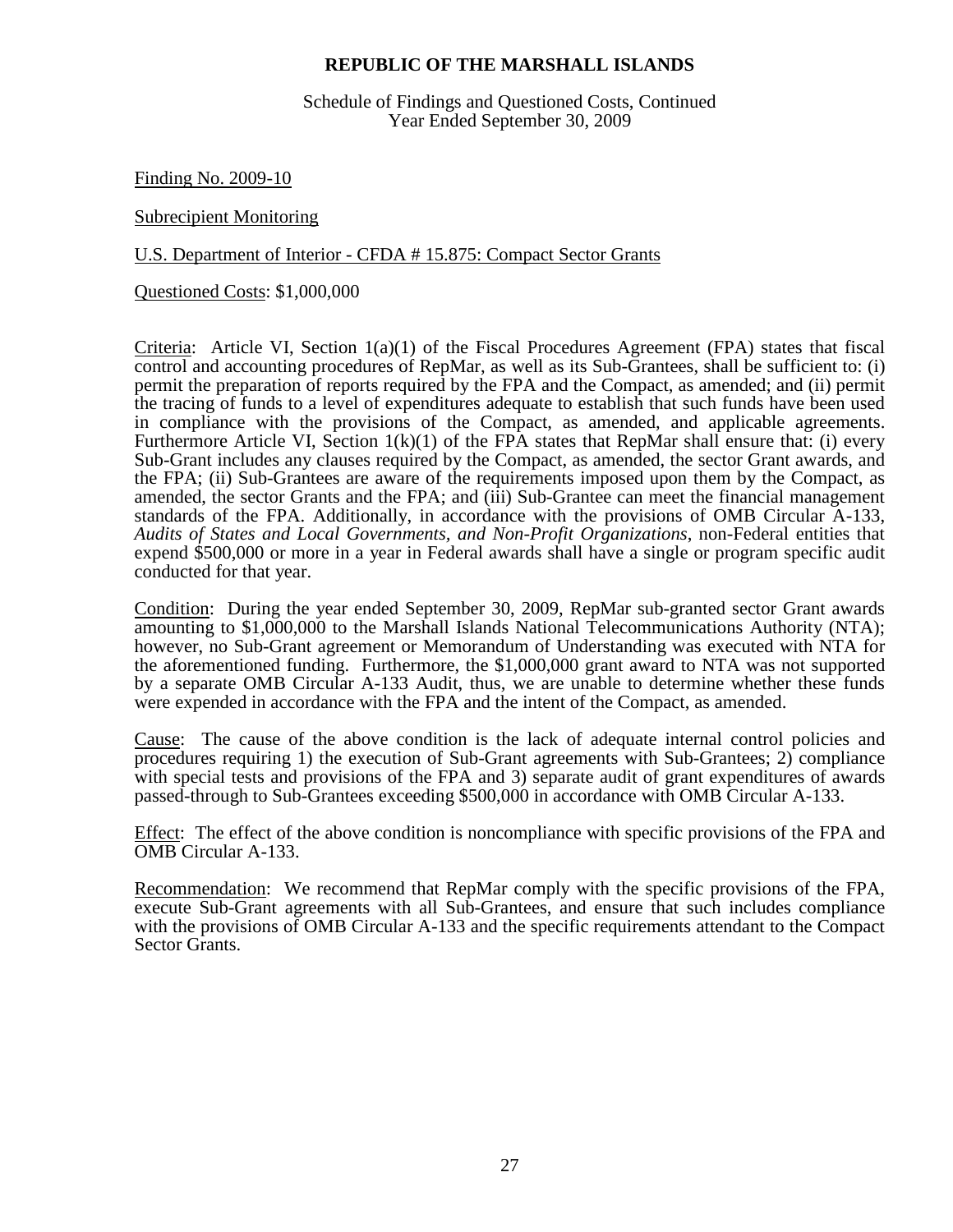Schedule of Findings and Questioned Costs, Continued Year Ended September 30, 2009

Finding No. 2009-10, Continued

Subrecipient Monitoring

U.S. Department of Interior - CFDA # 15.875: Compact Sector Grants

Questioned Costs: \$1,000,000

Auditee Response and Corrective Action Plan: While we agree with the audit finding and recommendation, it should also be noted that it is a standard practice at the Ministry of Finance to execute Sub-Grantee agreements to satisfy requirements stipulated under Compact and other Federal regulations. However, the absence of the sub-grantee agreement with NTA was simply overlooked and we could have required the NTA under the sub-grantee to have a single audit for the funds, and hence would have also satisfied the single audit provisions under OMB Circular A-133.

To prevent repetition of the lack of sub-agreement as was the case between the NTA and Finance when Compact funding approved by DOI for NTA, the Ministry of Finance has designated the Budget Director and the Senior Compact Grants Coordinator the responsibility, with an internal memo to be coming from the Secretary of Finance to both the Budget and Accounting Departments attention Accounts Payables, directing them to ensure that Sub-grantee agreements must first be secured before certifying funds by the Budget Office could be made, and before payments could be released. Under such scheme, there will be cross-check between the two divisions and hence assurance that this inadvertent mistake will not be repeated again in the future.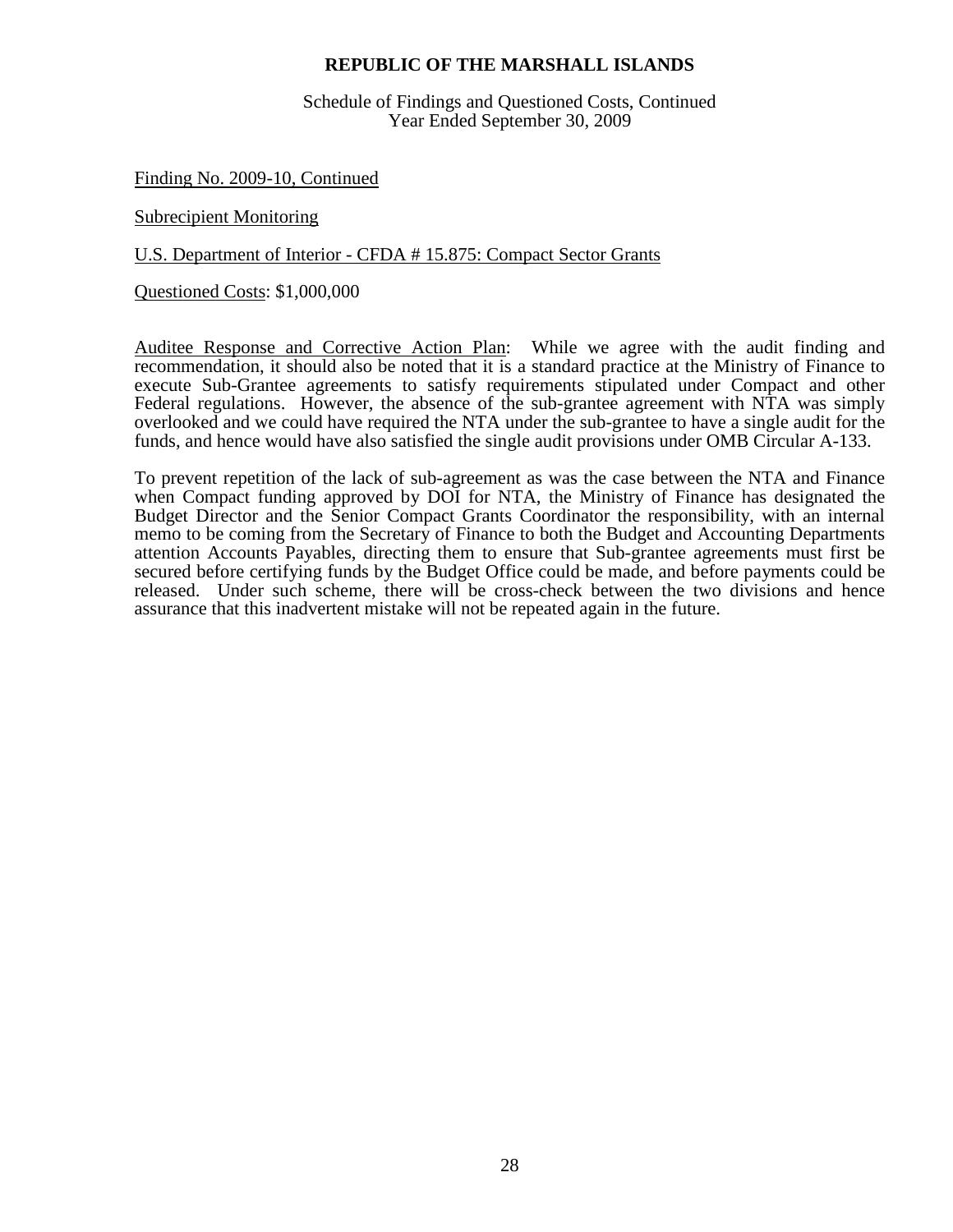Schedule of Findings and Questioned Costs, Continued Year Ended September 30, 2009

Finding No. 2009-11

# Accounts Payable Subledger Reconciliations/Reporting

U.S. Department of Interior – CFDA# 15.875: Compact Sector Grants

U.S. Department of Education - CFDA # 84.027: Special Education - Grants to States

Questioned Costs: \$0

Criteria: Adequate internal control policies and procedures should be established to require regular periodic reconciliation between general ledger accounts payable and subsidiary ledger balances.

Condition: At September 30, 2009, recorded expenditures for the Compact Sector Grants and Special Education Grants to States were overstated by \$1,501,785 and \$2,269, respectively, due to duplicate recording of expenditures. Audit adjustments were proposed to correct such overstatement of expenditures.

Cause: The cause of the above condition is the lack of established policies and procedures to require periodic reconciliation of accounts payable general ledger and subsidiary ledger balances.

Effect: The effect of the above condition is a possible misstatement of accounts payable balances and related expenditures and inaccurate federal financial reports.

Recommendation: We recommend that management establish policies and procedures to require periodic reconciliation of accounts payable general ledger and subsidiary ledger balances.

Auditee Response and Corrective Action Plan: The corrective action plan will involve the Chief of Accounting to develop procedures for reconciliation of Accounts Payable subsidiary ledgers to control accounts on a regular basis. The anticipated completion of our corrective action plan is September 30, 2010.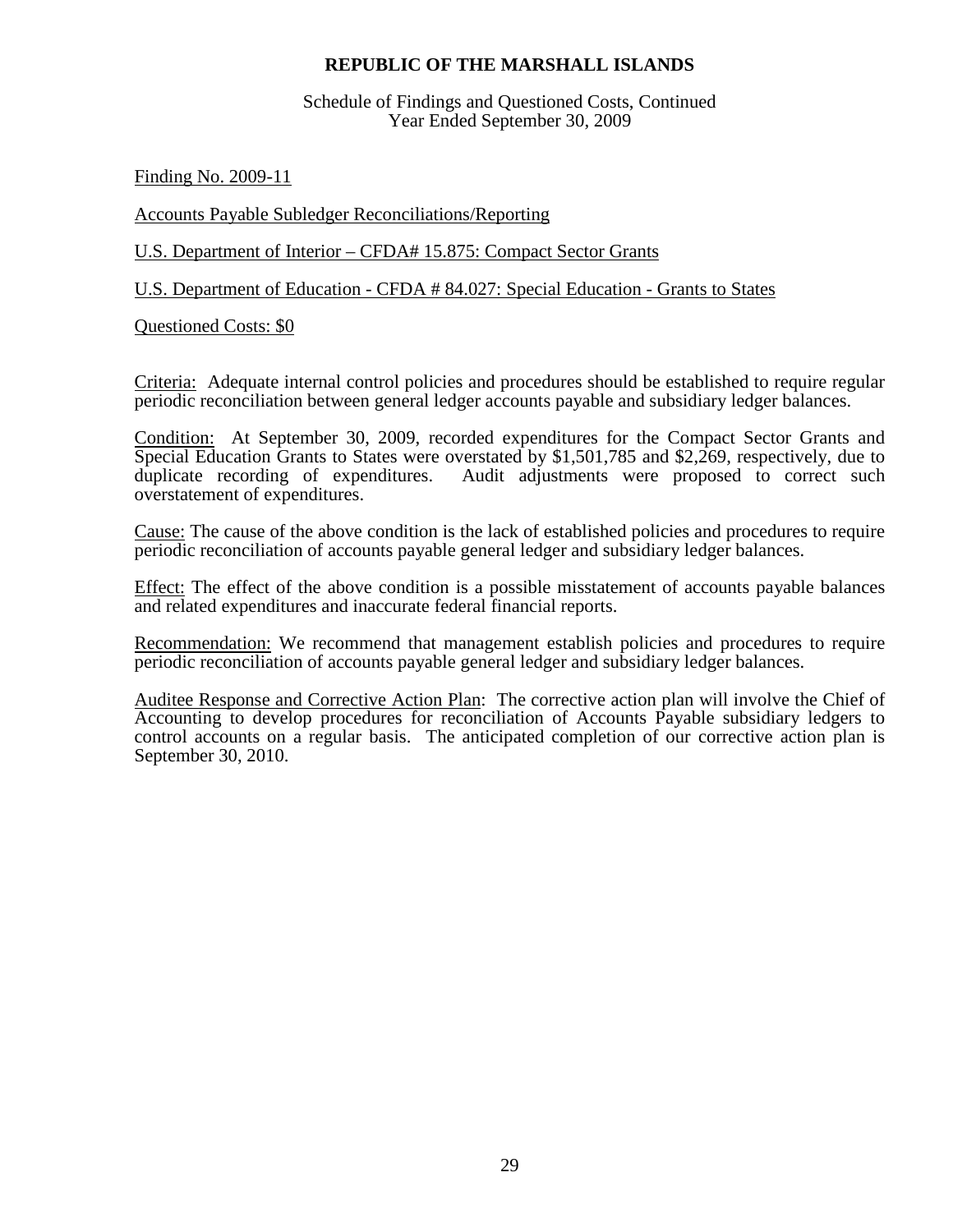### Schedule of Findings and Questioned Costs, Continued Year Ended September 30, 2009

Finding No. 2009-12

## General Ledger Journal Entries

Criteria: Adequate accounting controls necessitate segregation of duties. Journal entries and adjustments should accordingly be approved and be recorded by separate individuals.

Condition: Authorization and independent review of journal entries during the year ended September 30, 2009 were not documented.

Cause: The cause of the above condition is the lack of adequate internal control policies and procedures to ensure that all manual journal entries to the general ledger are subjected to independent review and approval by a designated person.

Effect: The effect of the above condition is a possible misstatement of financial statement balances and the recording of unauthorized transactions.

Recommendation: We recommend that management establish policies and procedures pertaining to the authorization and independent review of journal entries.

Auditee Response and Corrective Action Plan: We agree with the audit finding and recommendation. The corrective action plan, through the approval of the Secretary of Finance, will be that the Assistant Secretary of Finance for Accounting and Administration, will now be our independent reviewer for all journal entries manually inputted to the GL. This corrective action plan is effective immediately.